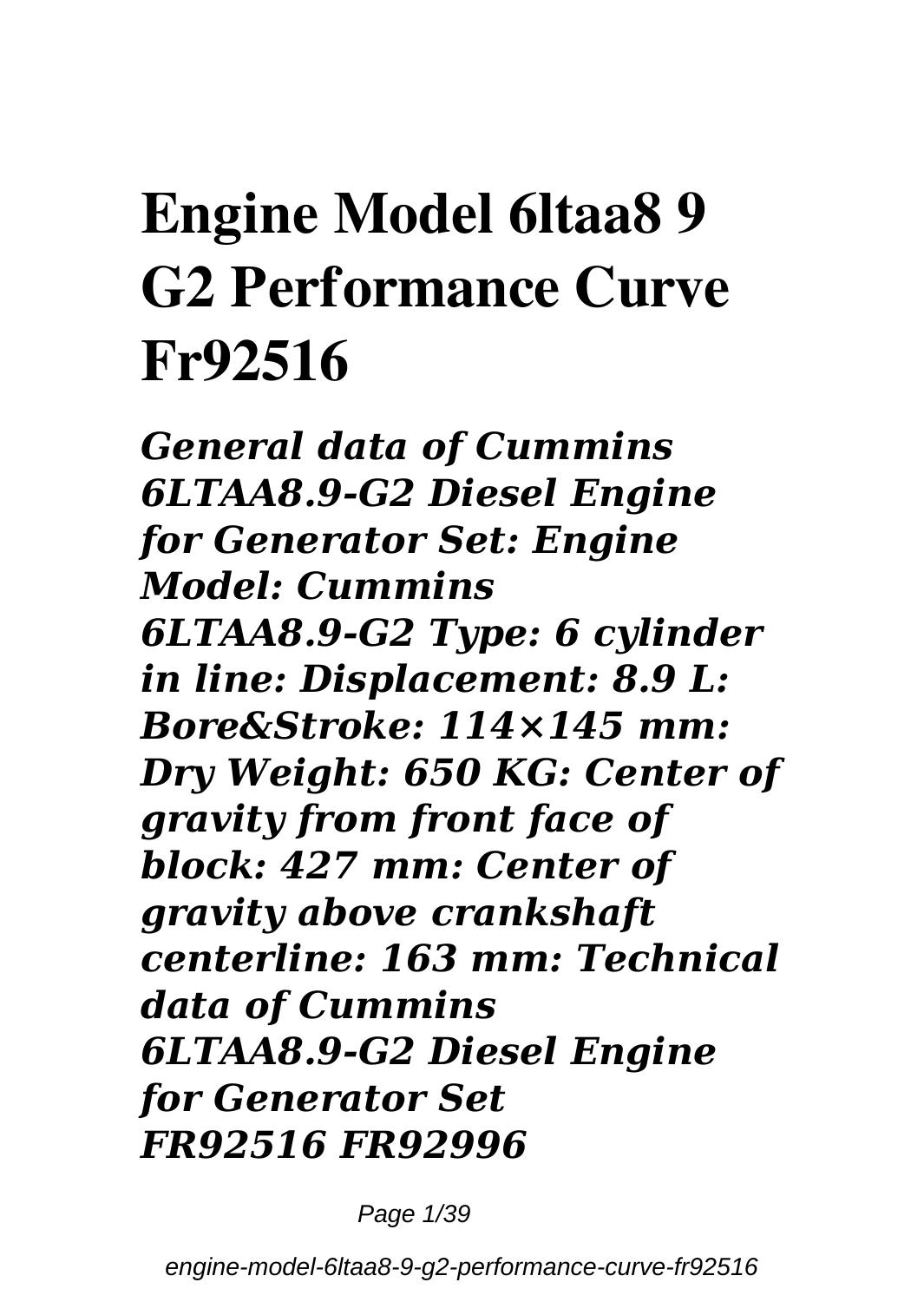#### *6LTAA8.9-G2 datasheet 01 En [Hot Item] Genuine 6ltaa8.9-G2 Diesel Engine Fuel ...*

*Cummins 6LTAA8.9-G2 Diesel Engine for Generator Set Curves shown above represent gross engine performance capabilities obtained and corrected in accordance with GB/T18297. Have any question, Please enter the form below and click the submit button.*

*Dual Fuel Engine | From MaK M 43 C to M 46 DF Ettes Power Silent Cummins Power Generation Diesel Generators Cummins 4BT3.9-G2 60kW, 208V Open w/ Fuel Tank Diesel Generator Set Cat® Common Rail for Marine* Page 2/39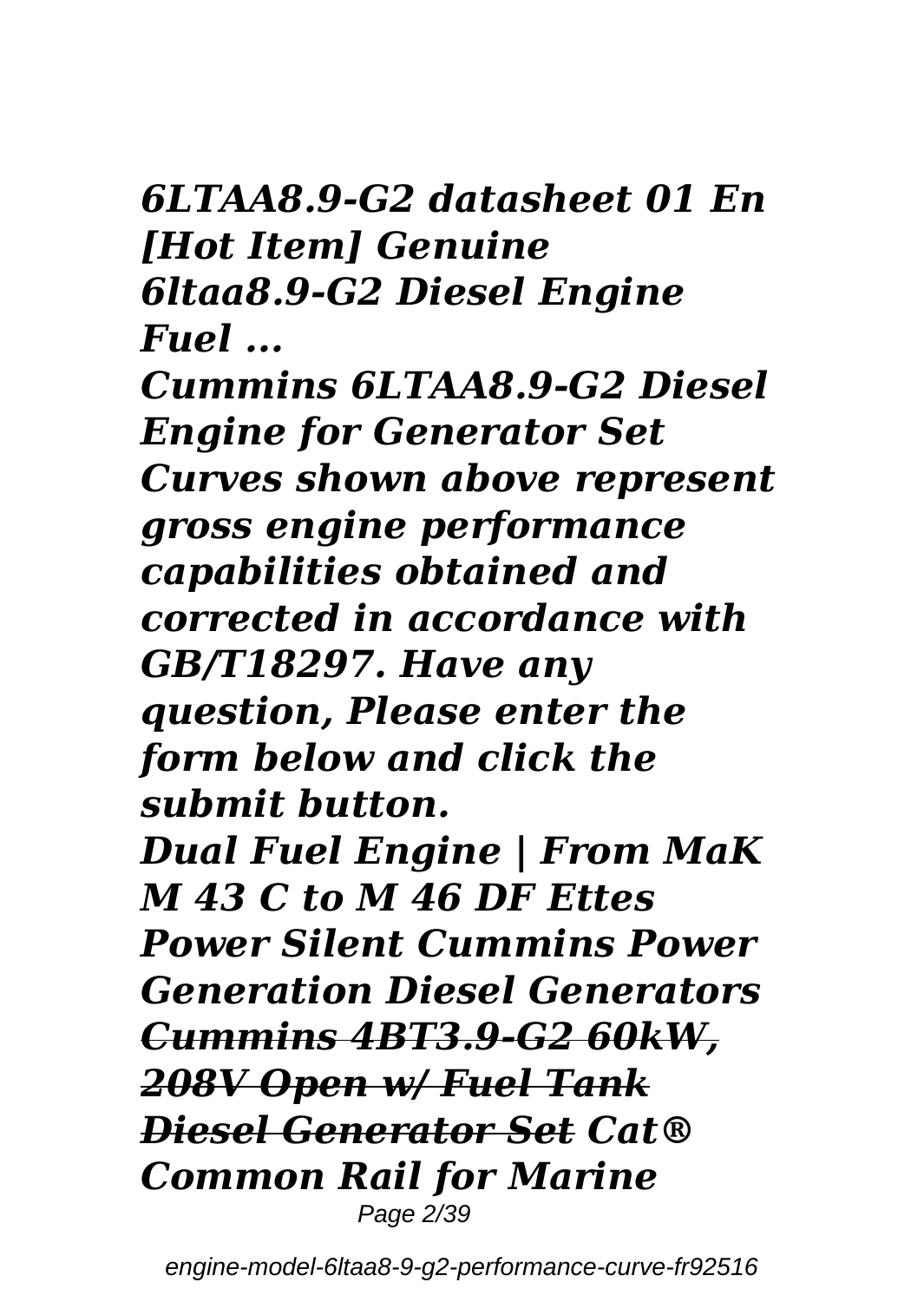*Engines STARTING V16 ENGINE - CATERPILLAR G3516 Cat® Marine Power - MaK M 32 C Diesel Engine Cat Marine Power - MaK M 20 C Diesel EngineMeet the new MaK M 25 E Diesel Engine Seal Major Model Engine 30cc Duel Fuel Technology Power Solutions - MaK M 46 DF ESM1 AFR2 Fuel Setup for VHP \u0026 VGF Engines Dual Fuel Engine MaK M 46 DF How to start your model Diesel engine explained Pony Motor Starting A Huge 2894 Cubic Inch Waukesha Gasoline Engine At Vista, CA 6-24-17 Caterpillar C175 Assembly MaK diesel engine 815 BHP. Perkins 4 cylinder diesel starten. Caterpillar* Page 3/39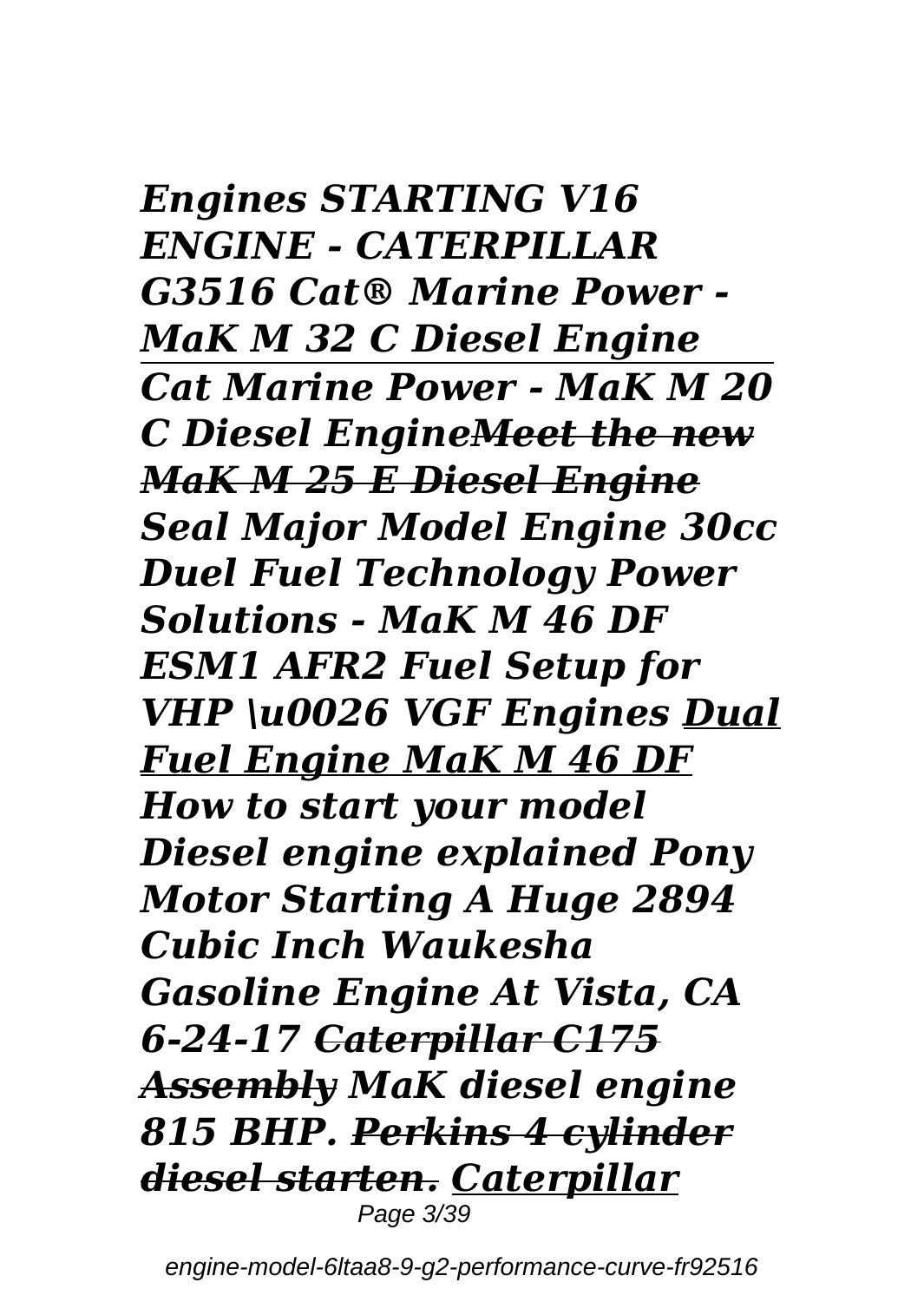#### *Flexible Camshaft Technology 3D animation of a fuel injected V8 Starting and running the PAW 19 RC TBR model diesel engine cat 3606 start Mak 6M453C start Single Cylinder Diesel Engine - Dyno Test (How Much HP?) engine caterpillar perkins 3054 Captain's Testimonial: the Cat 7.1 engine Cummins Structural Engine for Agriculture Cold Starting Up BIG GENERATOR DIESEL ENGINES and SOUND PAW \"Classic .80\" SBR model diesel engine Two Cylinder Diesel - Perkins / Caterpillar 7000 Watt Tour of Marine Diesel Engine Crankcase: MAN Engine Model 6ltaa8 9 G2*

Page 4/39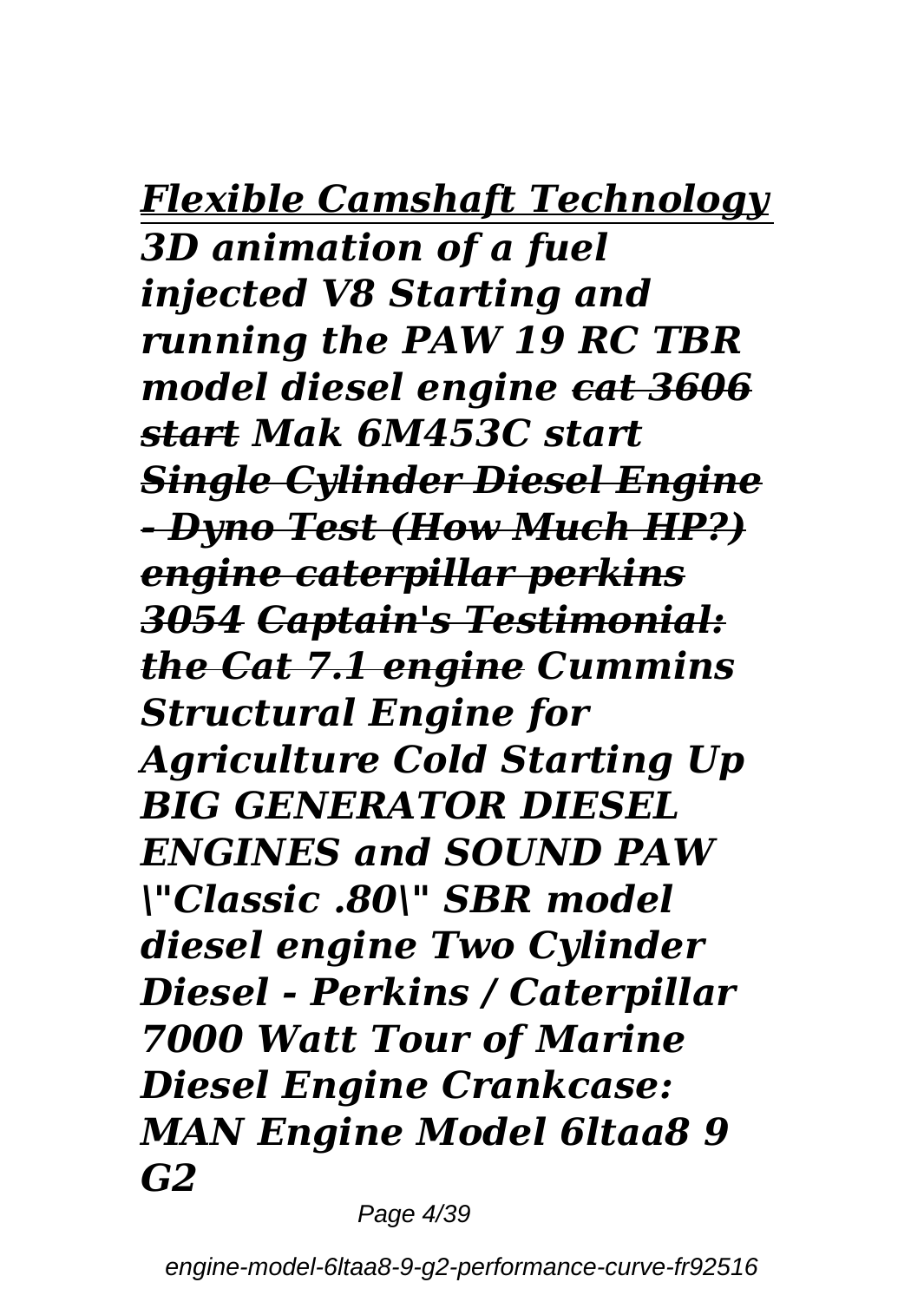*General data of Cummins 6LTAA8.9-G2 Diesel Engine for Generator Set: Engine Model: Cummins 6LTAA8.9-G2 Type: 6 cylinder in line: Displacement: 8.9 L: Bore&Stroke: 114×145 mm: Dry Weight: 650 KG: Center of gravity from front face of block: 427 mm: Center of gravity above crankshaft centerline: 163 mm: Technical data of Cummins 6LTAA8.9-G2 Diesel Engine for Generator Set*

*Cummins 6LTAA8.9-G2 Engine model: 6LTAA8.9-G2: Engine type: 6 Cylinders in Line: Displacement: 8.9 L: Rated Power: 220KW(295 HP)@1500rpm: Standby* Page 5/39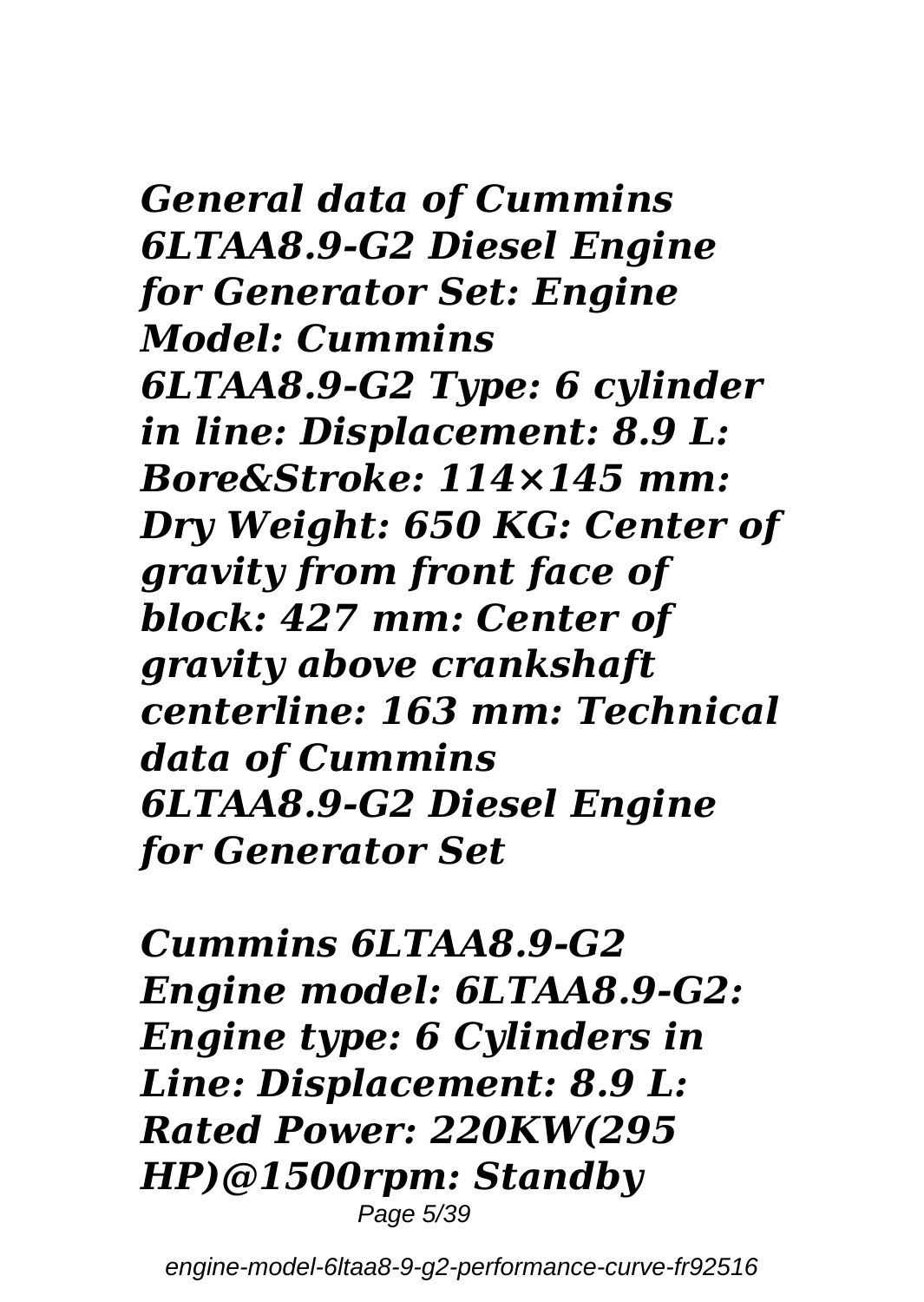#### *Power (KW@RPM) 240KW(322 HP)@1500rpm: Emission Standard: Euro Ⅱ*

*6LTAA8.9-G2 | Engine Family Engine model: 6LTAA8.9-G2: Engine type: 6 cylinders in line: Displacement: 8.9L: Rated Power: 220kW/295HP @ 1500rpm: Standby Power (KW@RPM) 240kw/322HP@1500rpm: Emission Standard: Euro 2*

*Cummins G-drive Engine 6LTAA8.9-G2 for generator General data of Cummins 6LTAA8.9-G2 Diesel Engine for Generator Set: Engine Model: Cummins 6LTAA8.9-G2 Type: 6 cylinder in line: Displacement: 8.9 L:* Page 6/39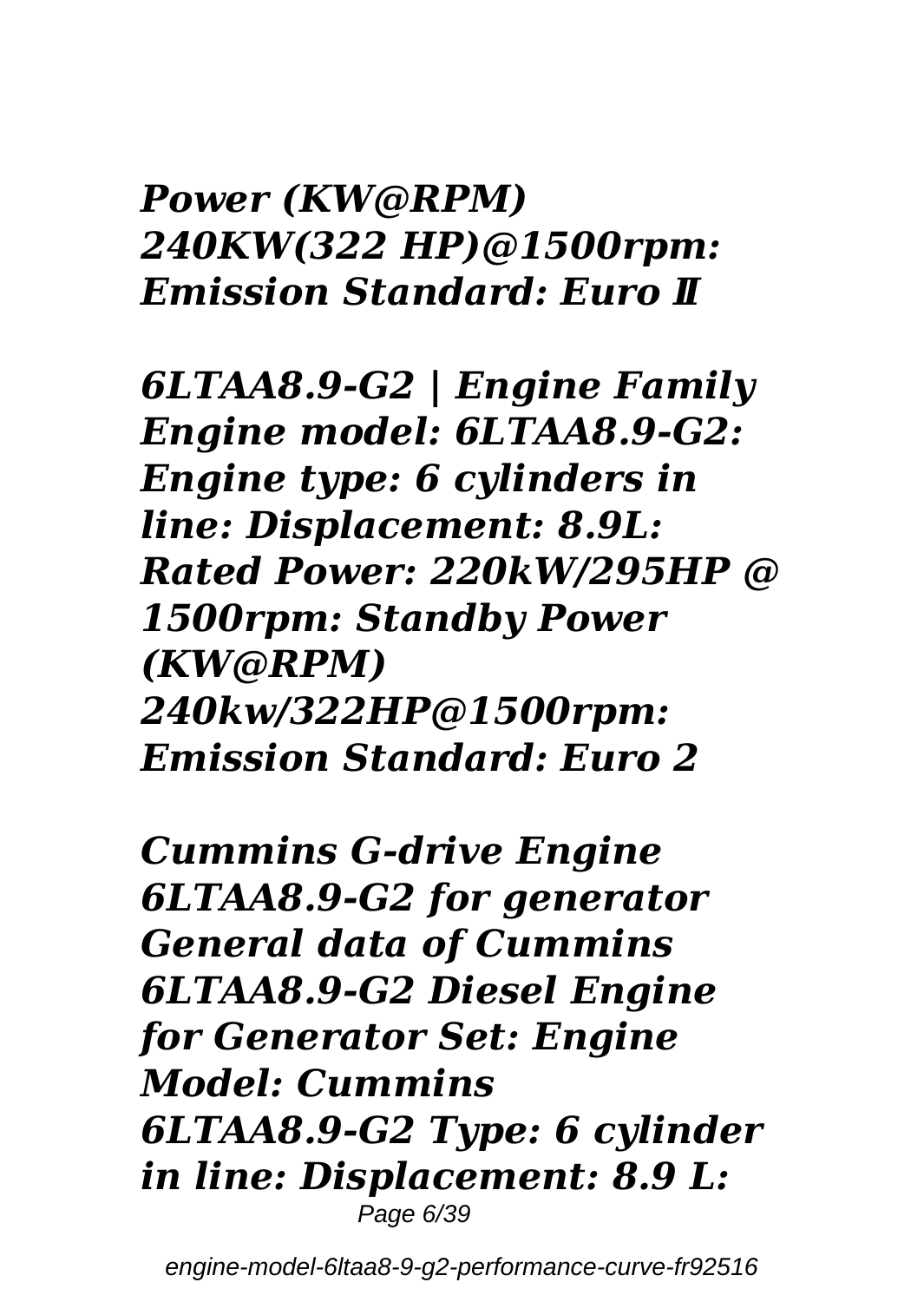*Bore&Stroke: 114×145 mm: Dry Weight: 650 KG: Center of gravity from front face of block: 427 mm: Center of gravity above crankshaft centerline: 163 mm: Technical data of Cummins 6LTAA8.9-G2 Diesel Engine for Generator Set*

*Cummins 6LTAA8.9-G2(220KW) | Cummins Engine Parts Engine model: 6LTAA8.9-G2: Engine type: 6 cylinders in line: Displacement: 8.9L: Rated Power: 220kW/295HP @ 1500rpm: Standby Power (KW@RPM) 240kw/322HP@1500rpm: Emission Standard: Euro 2 : Cummins diesel engine* Page 7/39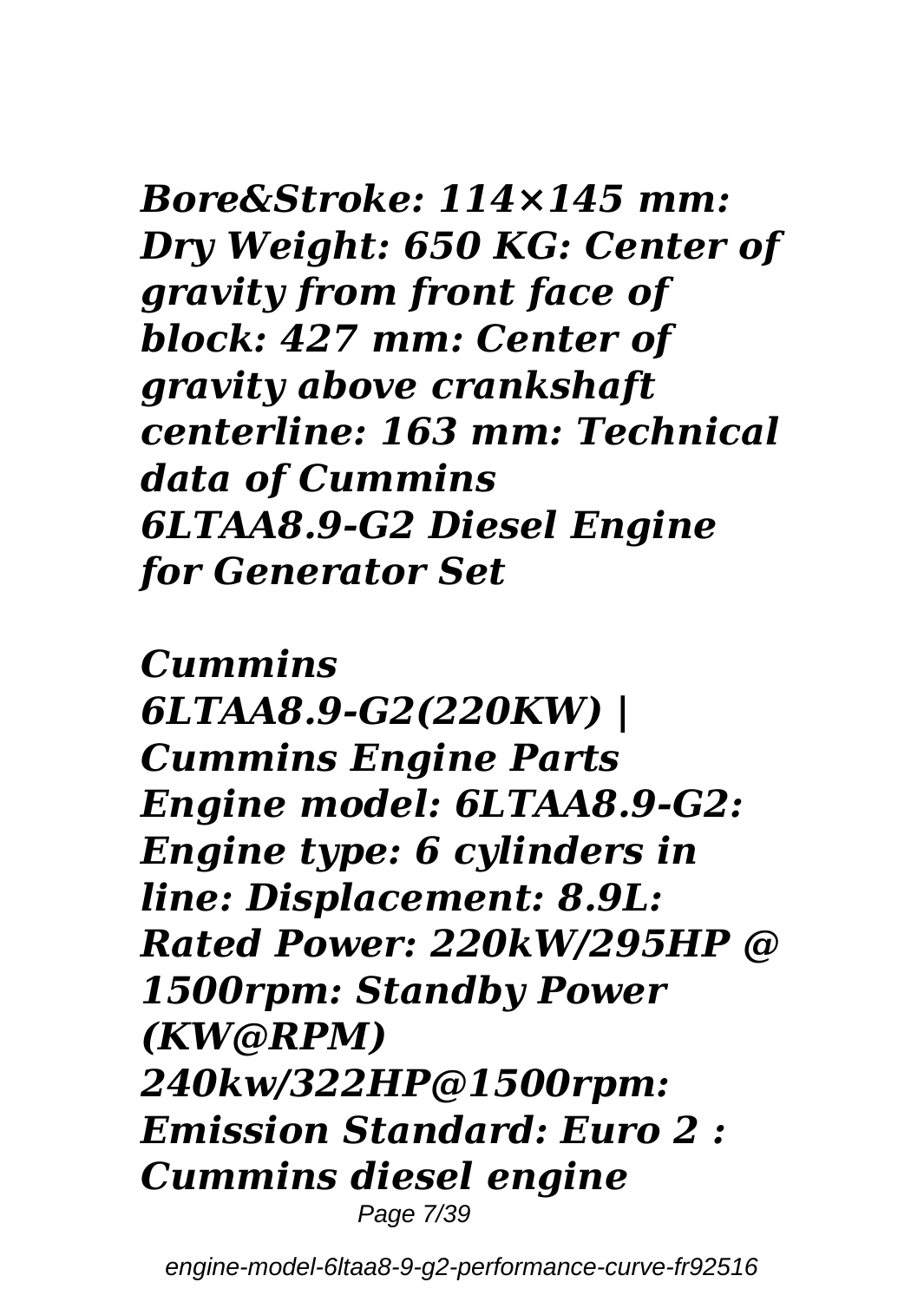*6LTAA8.9-G2 technique specification: Bore\*stroke: 114 mm\* 145mm: Intake method: Turbochager&Intercooled: Fuel systeme: Bosch P7100 Pump: Cooling method: Fluid Cooling 11.1L*

*6LTAA8.9-G2 Cummins Engine & parts Cummins 6LTAA8.9-G2 Used for Generator. Above is the Technical datasheet of 6LTAA8.9-G2 generator engine, if you need more details, welcome to contact me.Besides generator engine, we also supply 4B,6B,6C,6L,Q SZ,QSL,ISDe,ISLe,ISM/QSM etc.for Construction Machinery,Truck and Marine.* Page 8/39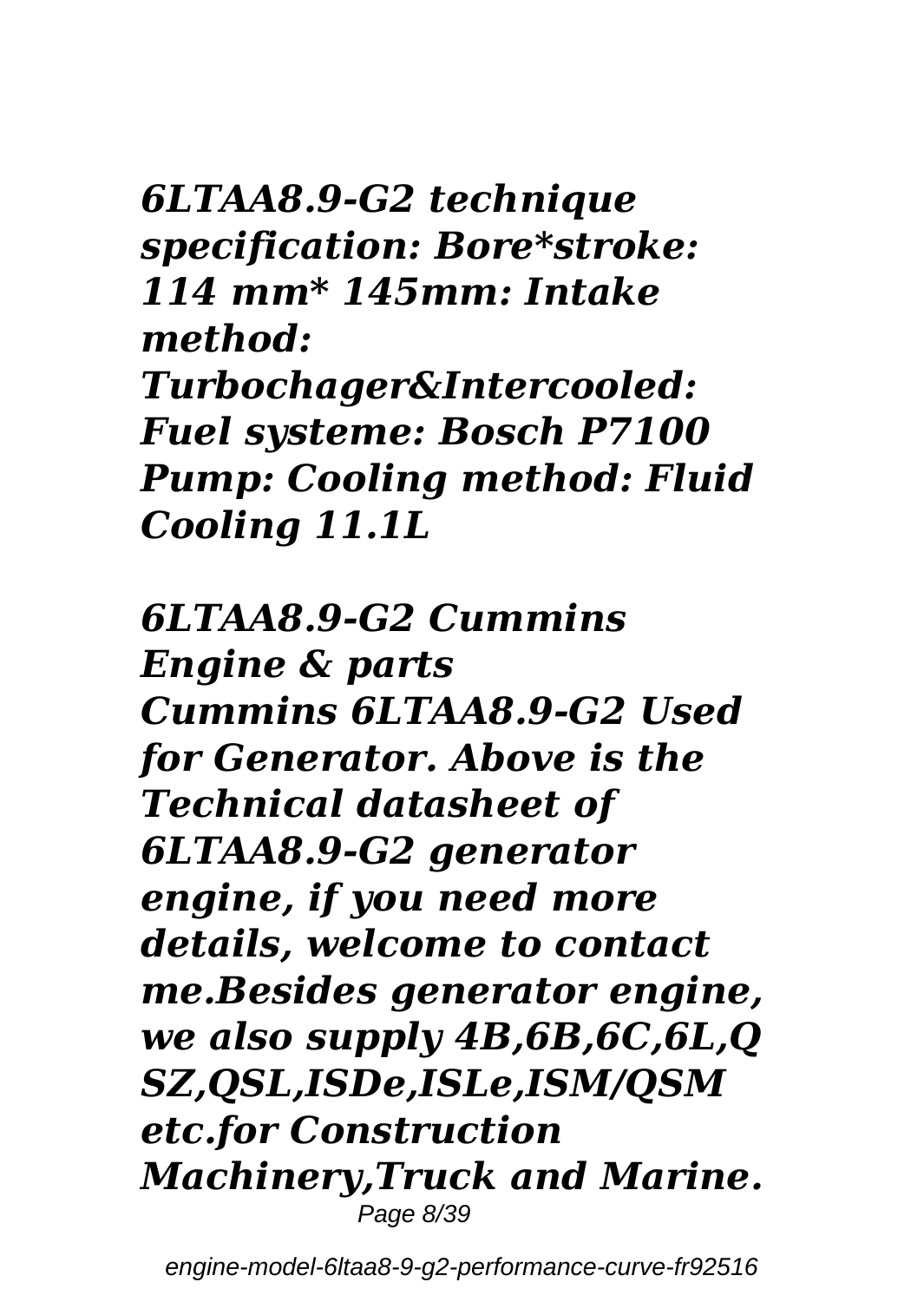#### *Cummins 6LTAA8.9-G2 50HZ Generator Engine cummins engine datasheet . engine model:6ltaa8.9-g2 . performance curve*: *fr92516. version 00 2007/06*

*ENGINE MODEL 6LTAA8.9-G2 PERFORMANCE CURVE FR92516 Engine Model: 6LTAA8.9-G2: Rated Power: 220kW: Rated Speed: 1500RPM: Engine Type: 6 Cylinders, in Line: Bore\*Stroke(mm) 114mm\*145mm: Displacement: 8.9 L: Compression Ratio: 16.6:1: Fuel Consumption: 71 L/hr: Aspiration Type: Turbocharged & Intercooled:* Page 9/39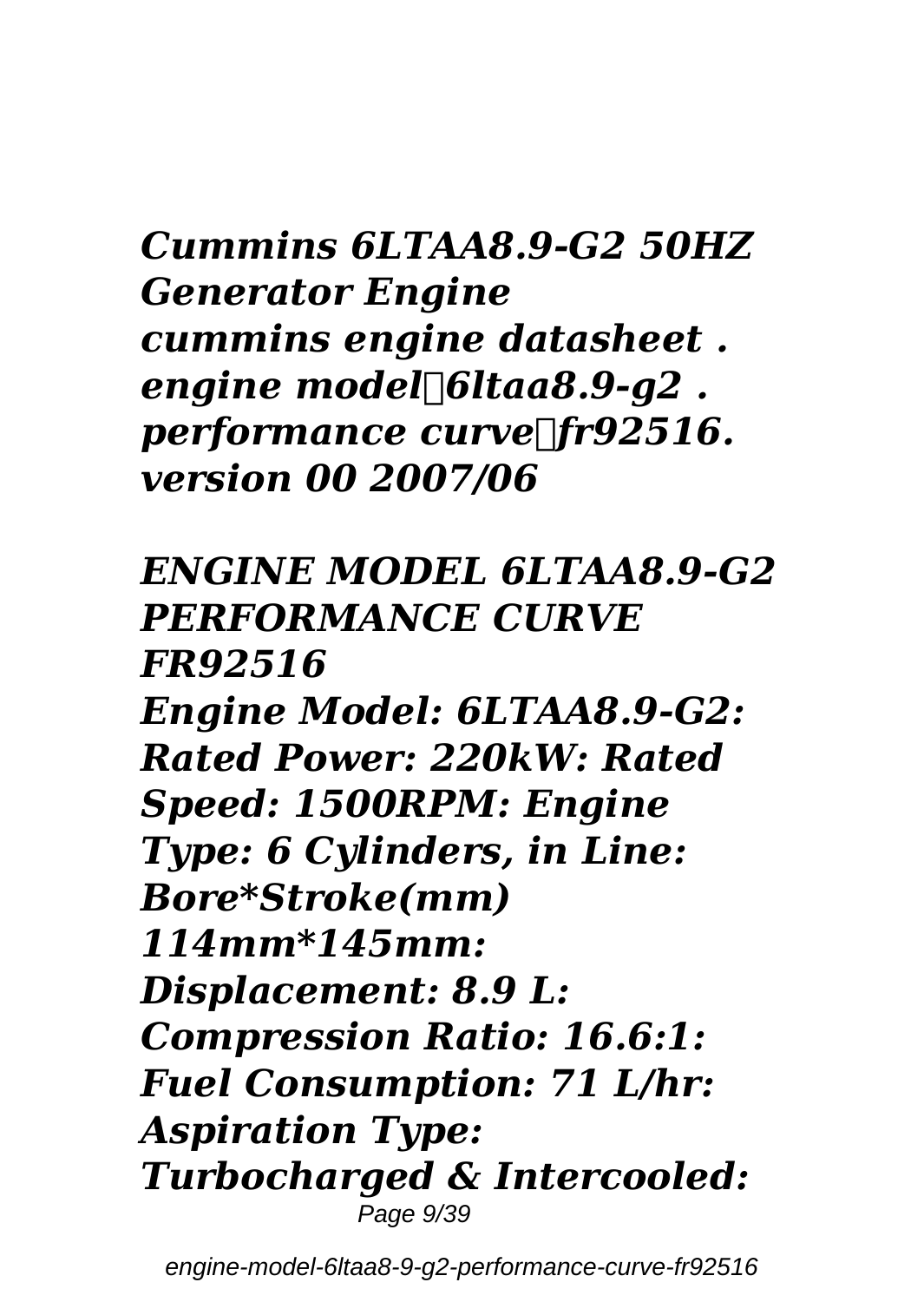*Cooling Method: Water Cooled: Start Type: 24V, Electric Start: Fuel System: Direct Injection Pump: Governor Method: Electronic Governor*

*Cummins 6LTAA8.9-G2 Generators Engine 6ltaa8.9-g2: lc 9765: cooler,engine oil: 6ltaa8.9-g2: c3918174: gasket,oil cooler core: 6ltaa8.9-g2: c3929011: gasket,lub oil clr cov: 6ltaa8.9-g2: c3944874: screw,hex flange head: 6ltaa8.9-g2: c3966365: core,cooler: 6ltaa8.9-g2: c3966976: screw,hex flange head: 6ltaa8.9-g2: c4936582: head.lub oil filter: 6ltaa8.9-g2: lf 9093: filter ,* Page 10/39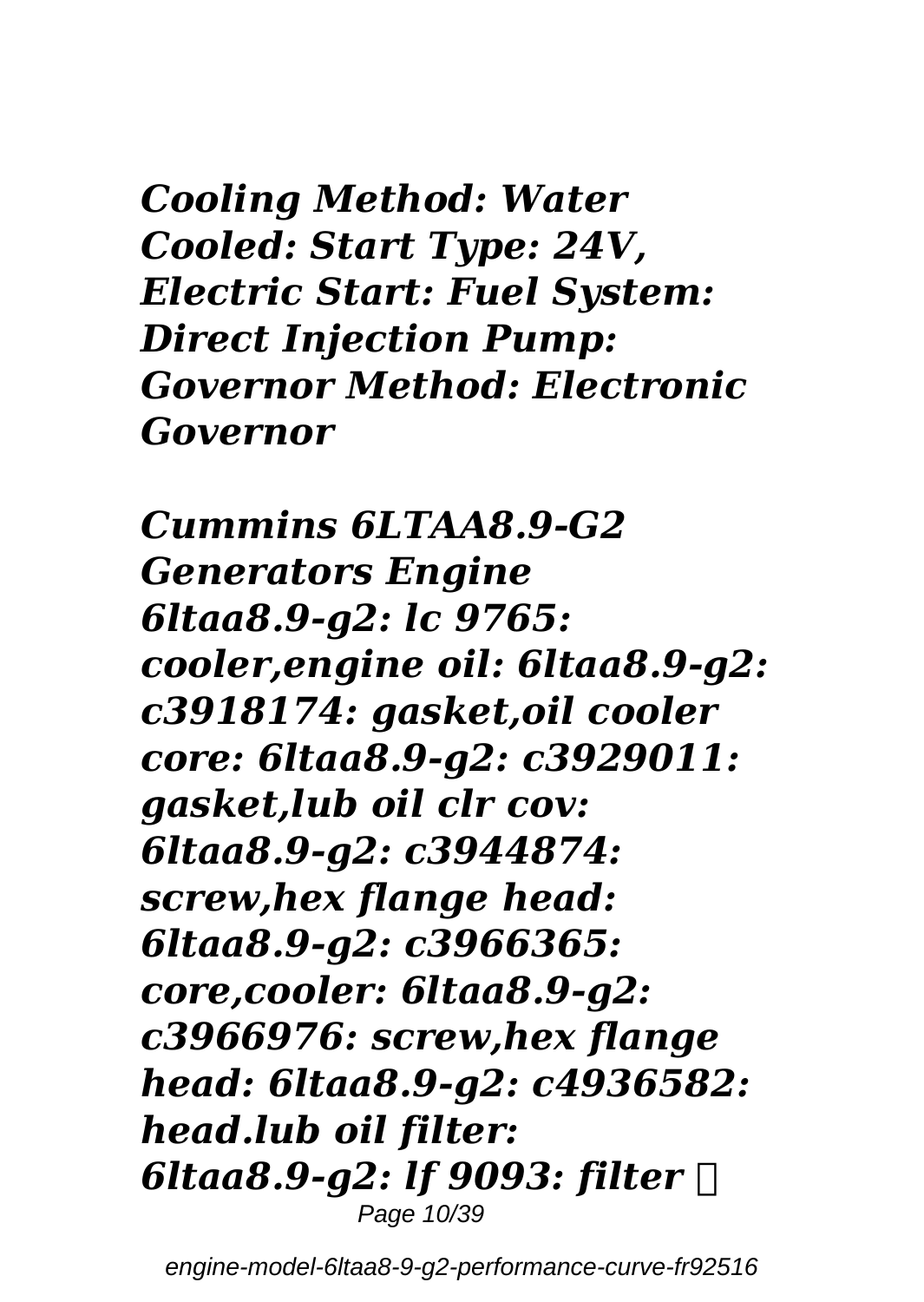#### *lubricating oi: 6ltaa8.9-g2: lf 9130: filtermlubricating oil*

*6LTAA8.9-G2 - Cummins Generator Engine Performance Data Basic Engine Model: FR92516 @ 1500 RPM &1800RPM DONGFENG CUMMINS ENGINE Co.,LTD 6LTAA8.9-G2 FR92996 @ 1500 RPM &1800RPM D563015GX03 OUTPUT POWER FUEL CONSUMPTION Xiangfan, Hubei Province, China http://www.dcec.com.cn FR92516 FR92996 Configuration FUEL CONSUMPTION STANDBY POWER PRIME POWER*

#### *FR92516 FR92996*

Page 11/39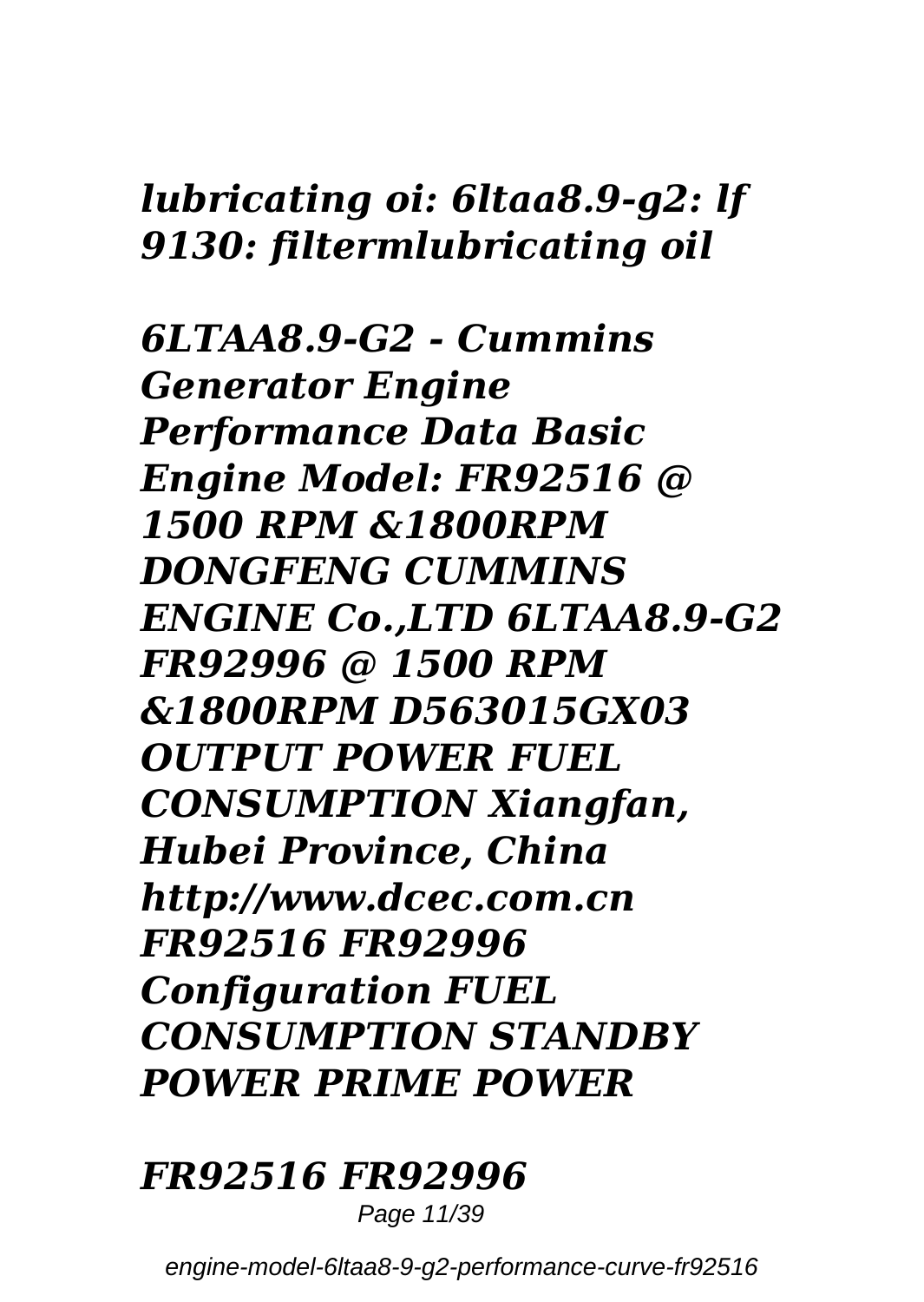#### *6LTAA8.9-G2 datasheet 01 En Engine Model: 6LTAA8.9-G2: Engine Type: 6 Cylinders, in Line: Displacement: 8.9 L: Rated Speed: 1800 rpm: Rated Power: 235kW (320HP) Standby Power: 258 kW (351HP) Aspiration Method: Turbocharged & Intercooler: Emission Standard: Euro I:*

*Fuel Consumption: 199 g/kW.h: Packing Size(L\*W\*H): 680\*880\*680mm: Gross Weight: 700 Kg: Lead Time: 15-30 working days: Payment Terms: T/T ,L/C*

*6LTAA8.9-G2 Construction Engine | Construction Engine Supplier Cummins 6LTAA8.9-G2 Diesel Engine for Generator Set* Page 12/39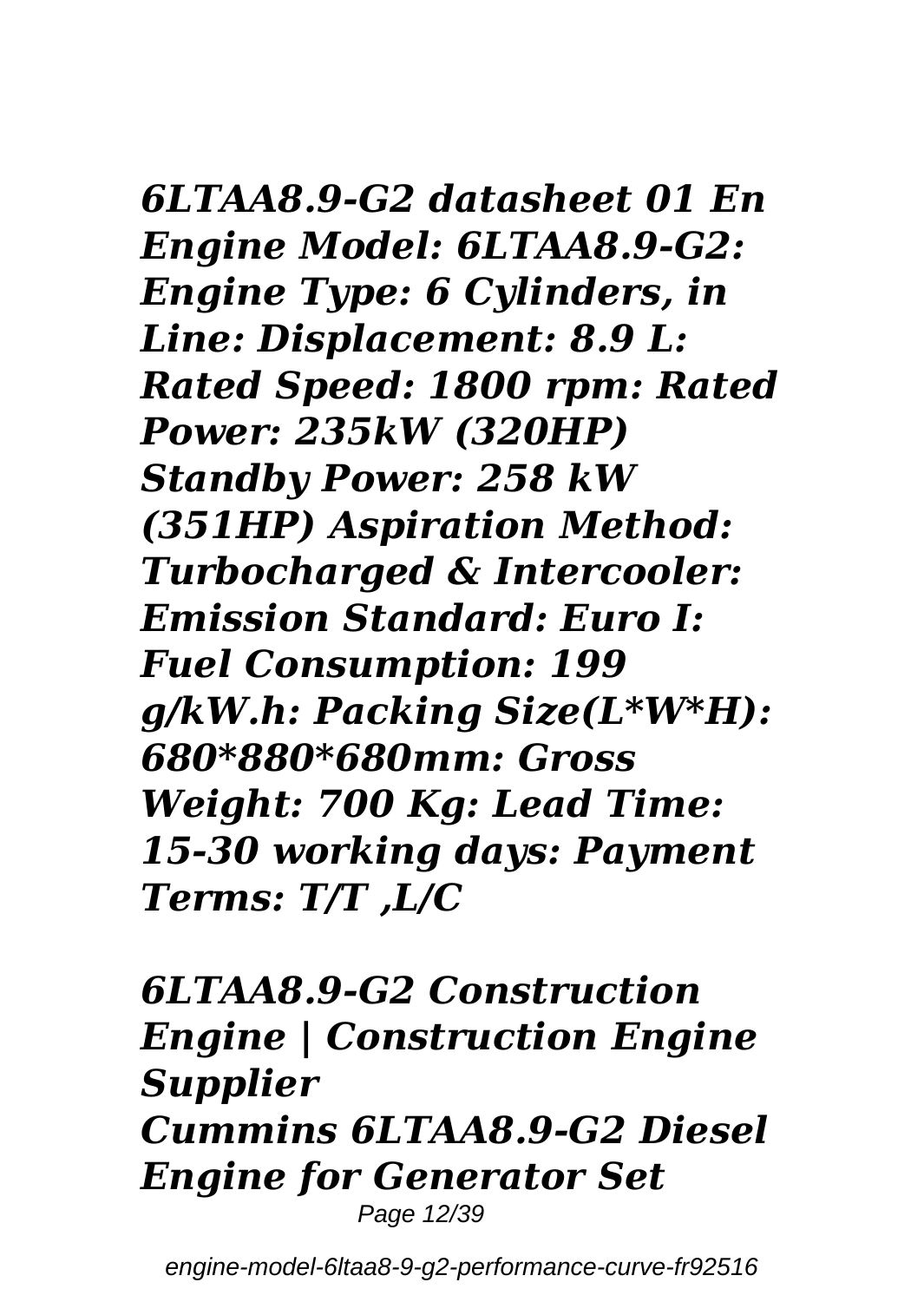*Curves shown above represent gross engine performance capabilities obtained and corrected in accordance with GB/T18297. Have any question, Please enter the form below and click the submit button.*

*Cummins 6LTAA8.9-G2 Diesel Engine for Generator Set Engine model: 6LTAA8.9-G2: Engine type: 6 Cylinders in Line: Displacement: 8.9 L: Rated Power: 220KW(295 HP)@1500rpm: Standby Power (KW@RPM) 240KW(322 HP)@1500rpm: Emission Standard: Euro Ⅱ*

#### *Cummins 250KVA Diesel Engine 6LTAA8.9-G2 for* Page 13/39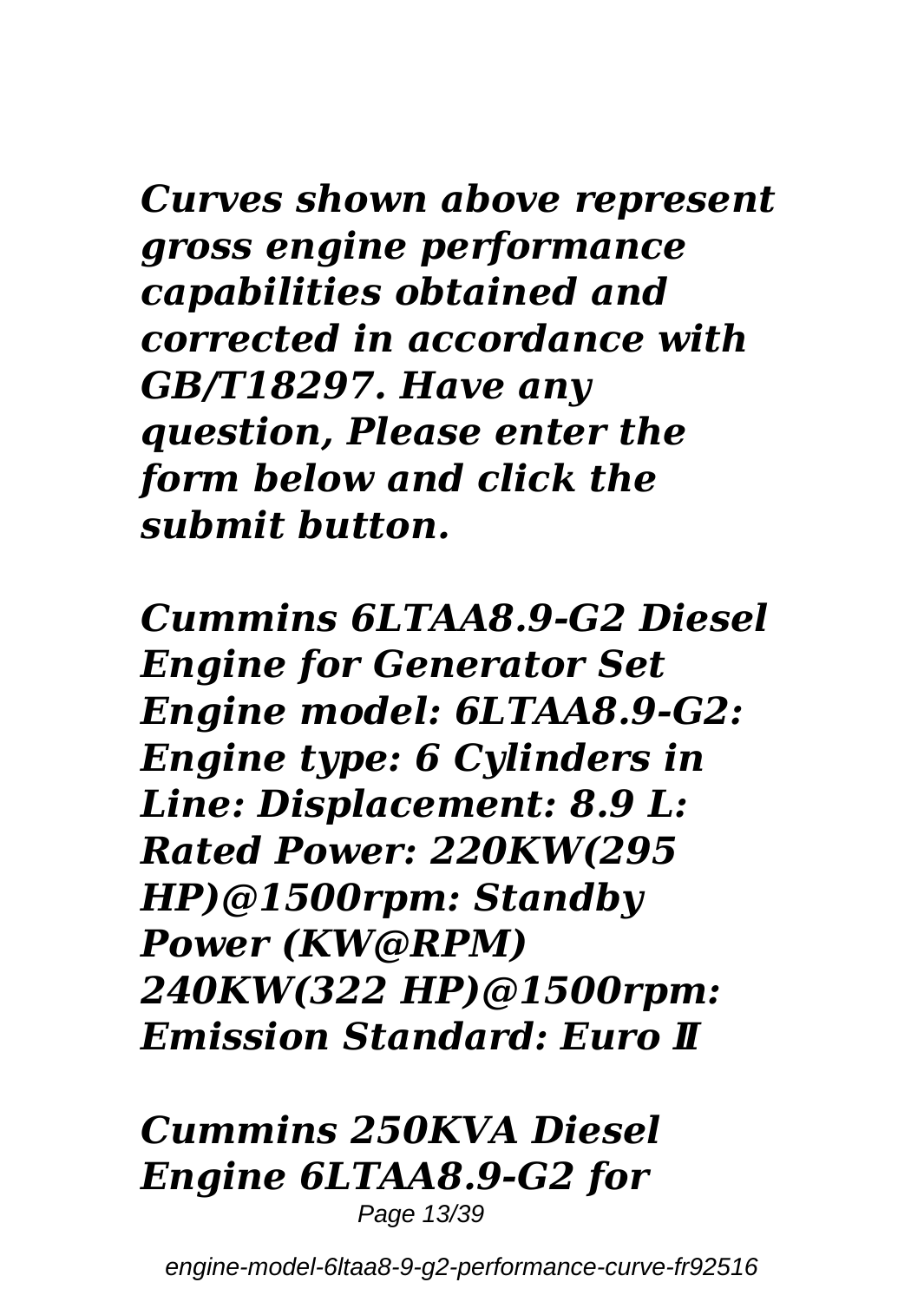*Generator set ... Remarks: (1) If you need 6LTAA8.9-G2 generators engine power pack with Alternator, Controller Panel, please further contact our sales. (2) We can provide the 6LTAA8.9-G2 complete generators engine, as well as the 6LTAA8.9-G2 genuine Cummins engine parts. (3) Cummins L Series Generators Engine Model: 6LTAA8.9-G2, 6LTAA8.9-G3.*

*Cummins 6LTAA8.9-G2 Diesel Engine for Generator Set DCEC 6LTAA8.9 Series Gdrive Engine Advantages >> Expanded stroke combustion, combustion gas expands more fully, which increases* Page 14/39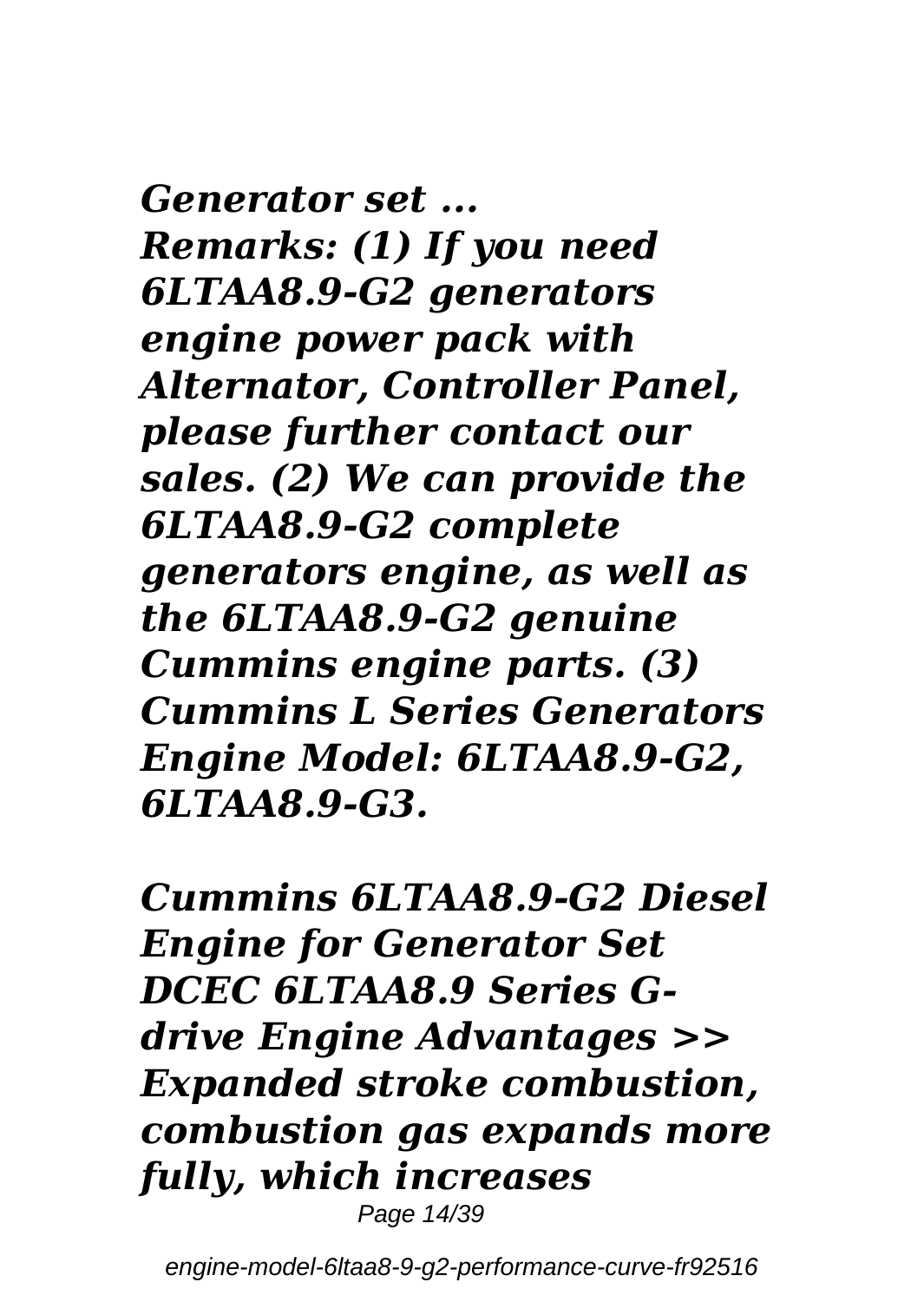*effective power output, assures low fuel consumption under strong power.*

*6LTAA8.9 Series | DCEC-Dongfeng Cummins Engine Company Car Make: 5258154 Engine Type: Diesel Engine Car Model: 6ltaa8.9-G2 Fuel: Diesel Body Material: Aluminium Component: Fuel Pump*

*[Hot Item] Genuine 6ltaa8.9-G2 Diesel Engine Fuel ... Diesel Engine Nanjing, 2 Cylinder Diesel Engine, Diesel Engines for Gensets manufacturer / supplier in China, offering 2 Cylinder* Page 15/39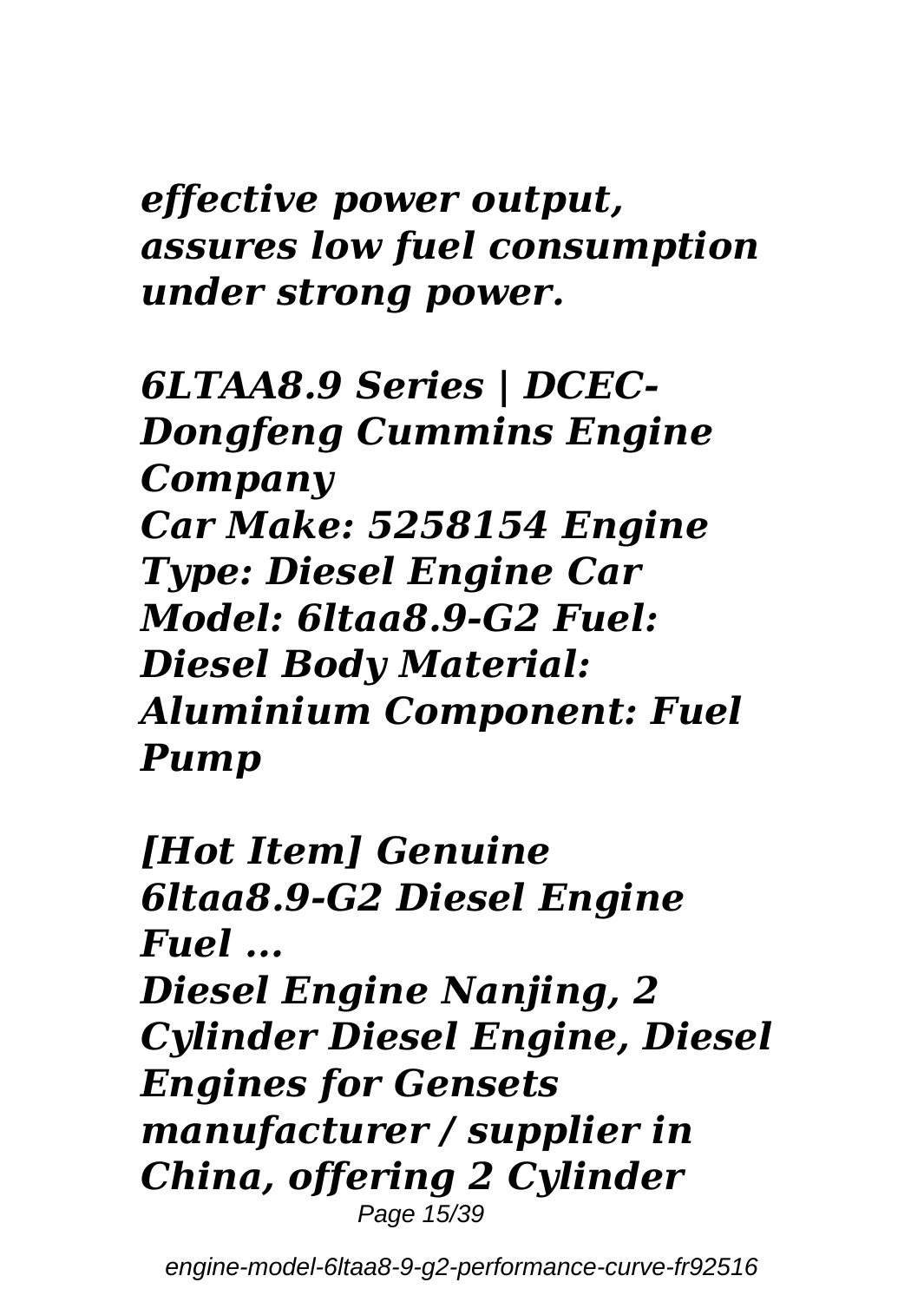*Diesel Engine Model 6ltaa8.9--G2 for Gensets on Sale, Auto Engine Part Alternator Number 6bt, Auto Engine Part Piston Nh220 and so on.*

*China 2 Cylinder Diesel Engine Model 6ltaa8.9--G2 for ...*

*Yanmar Engine, Doosan Engine, Lovol Engine manufacturer / supplier in China, offering Diesel Engine Manufacturer 6ltaa8.9-G2 High Quality Supplier Factory, Open Set Industrial 700kVA Scv720 Generator Prime Power 560kw Diesel Generator Set, Newest 700kVA 560kw Scv720 Open Type Diesel Generator Set and* Page 16/39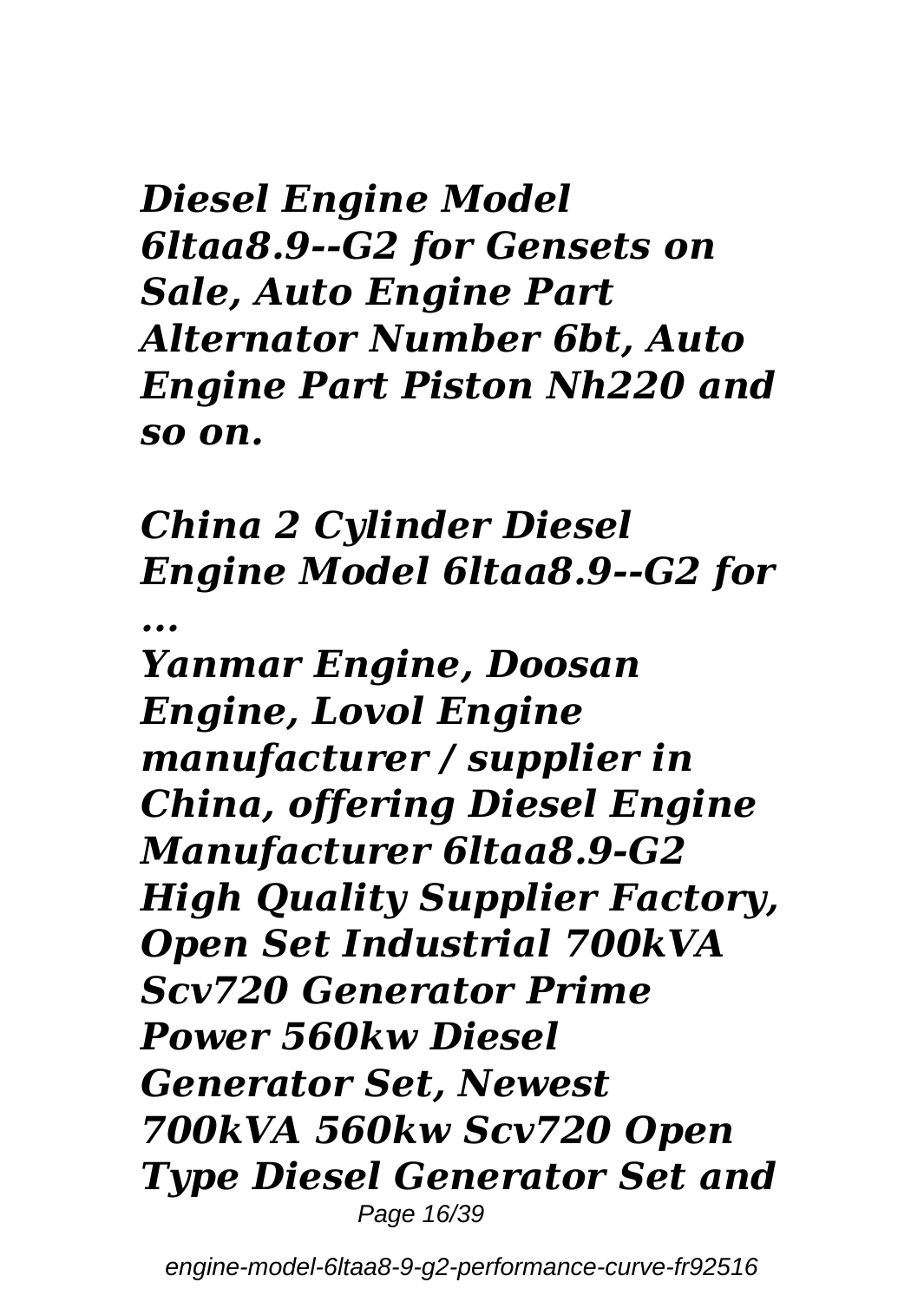Engine model: 6LTAA8.9-G2: Engine type: 6 cylinders in line: Displacement: 8.9L: Rated Power: 220kW/295HP @ 1500rpm: Standby Power (KW@RPM) 240kw/322HP@1500rpm: Emission Standard: Euro 2 *Cummins 6LTAA8.9-G2 Diesel Engine for Generator Set* Cummins 6LTAA8.9-G2 Used for Generator. Above is the Technical datasheet of 6LTAA8.9-G2 generator engine, if you need more details, welcome to contact me.Besides generator engine, we also supply 4B,6B,6C,6L,QSZ,QSL, ISDe,ISLe,ISM/QSM etc.for

Page 17/39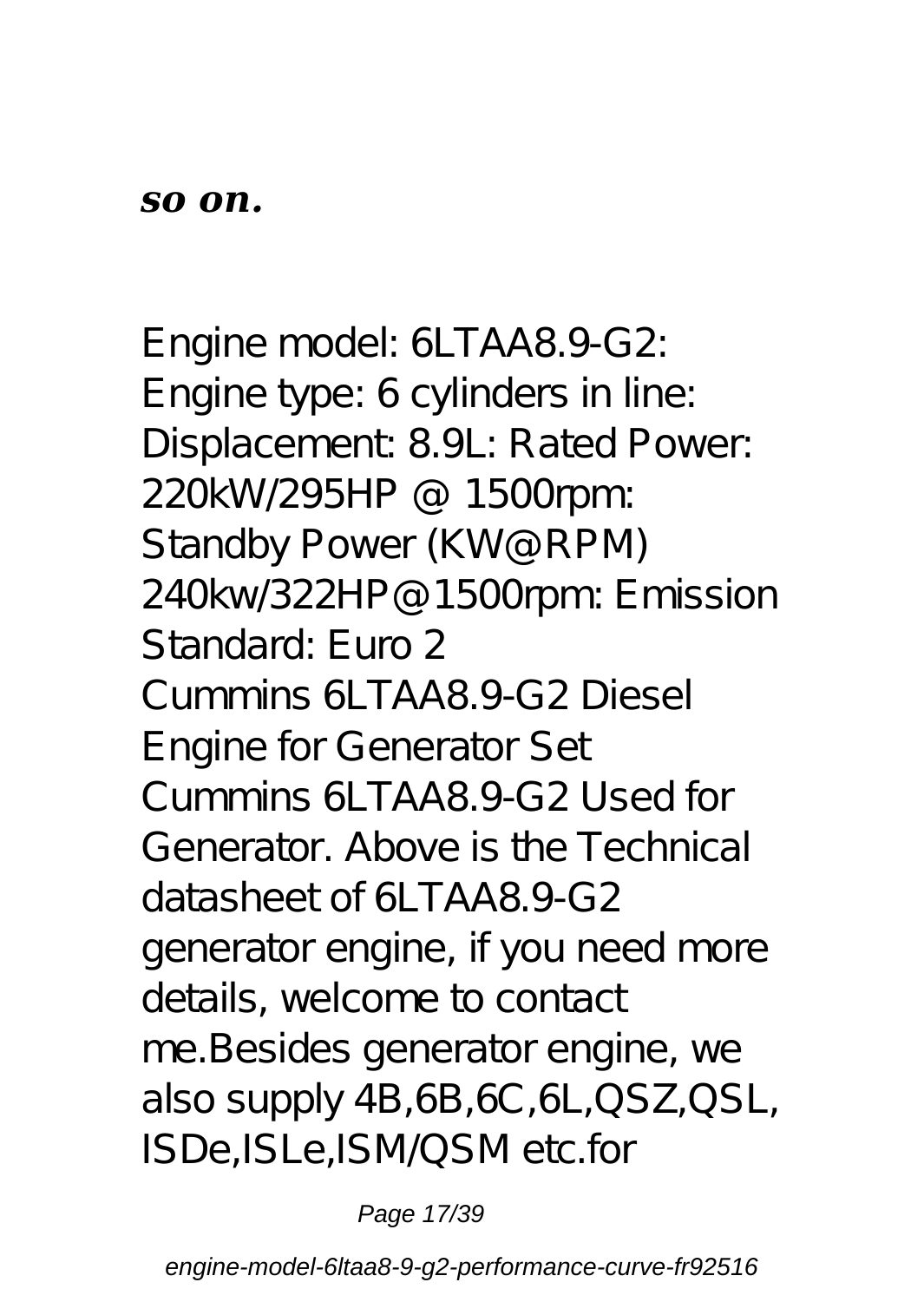Construction Machinery,Truck and Marine.

6ltaa8.9-g2: lc 9765: cooler,engine oil: 6ltaa8.9-g2: c3918174: gasket,oil cooler core: 6ltaa8.9-g2: c3929011: gasket,lub oil clr cov: 6ltaa8.9-g2: c3944874: screw,hex flange head: 6ltaa8.9-g2: c3966365: core,cooler: 6ltaa8.9-g2: c3966976: screw,hex flange head: 6ltaa8.9-g2: c4936582: head.lub oil filter: 6ltaa8.9-g2: If 9093: filter lubricating oi: 6ltaa8.9-g2: lf 9130: filtermlubricating oil

Engine Model: 6LTAA8.9-G2: Engine Type: 6 Cylinders, in Line: Displacement: 8.9 L: Rated Speed: 1800 rpm: Rated Power: 235kW (320HP) Standby Power: 258 kW

Page 18/39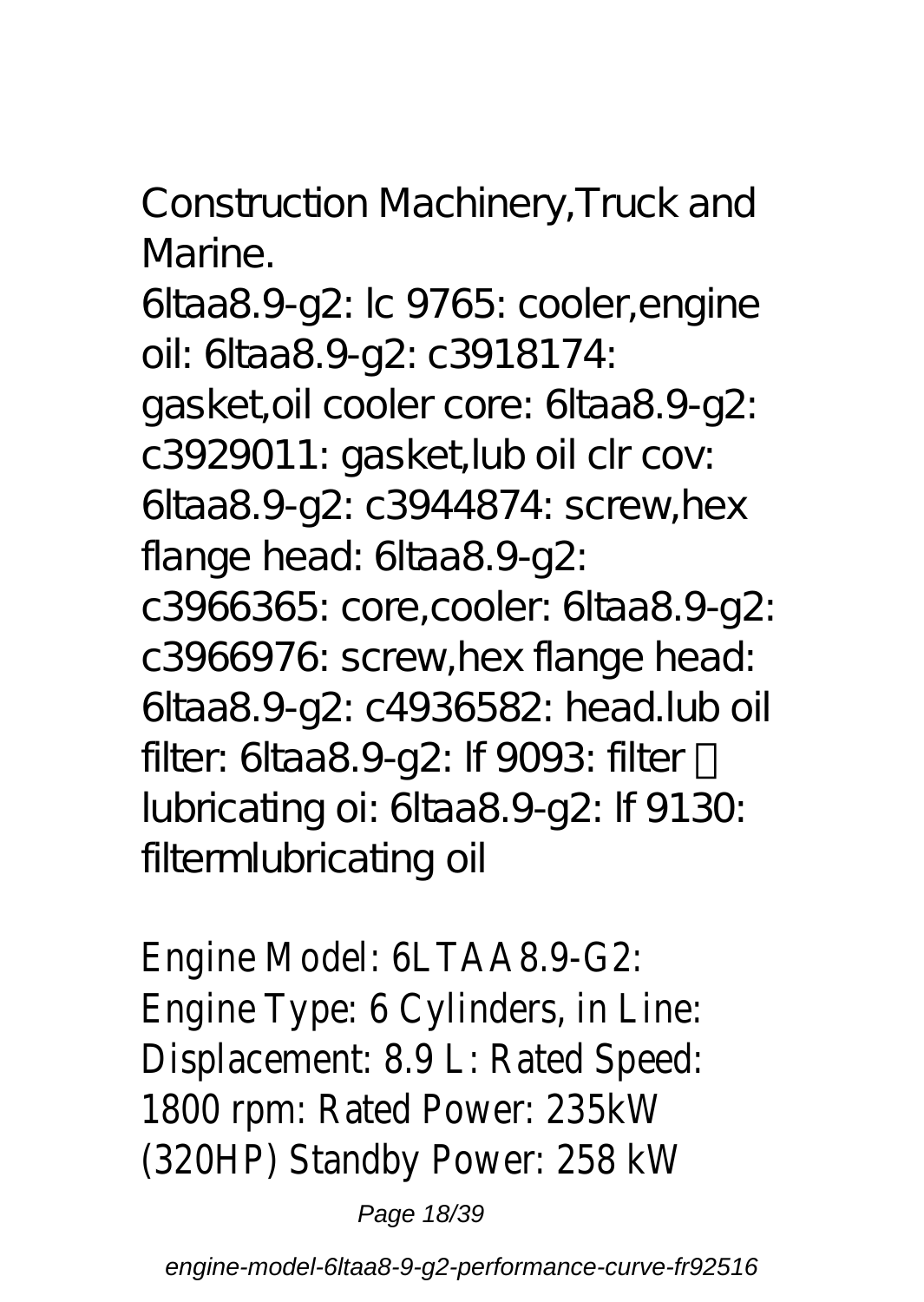# (351HP) Aspiration Method:

Turbocharged & Intercooler: Emission Standard: Euro I: Fuel Consumption: 199 g/kW.h: Packing Size(L\*W\*H): 680\*880\*680mm: Gross Weight: 700 Kg: Lead Time: 15-30 working days: Payment Terms: T/T ,L/C 6LTAA8.9-G2 Cummins Engine & parts Remarks: (1) If you need 6LTAA8.9-G2 generators engine power pack with Alternator, Controller Panel, please further contact our sales. (2) We can provide the 6LTAA8.9-G2 complete generators engine, as well as the 6LTAA8.9-G2 genuine Cummins engine parts. (3) Cummins L Series Generators Engine Model:

Page 19/39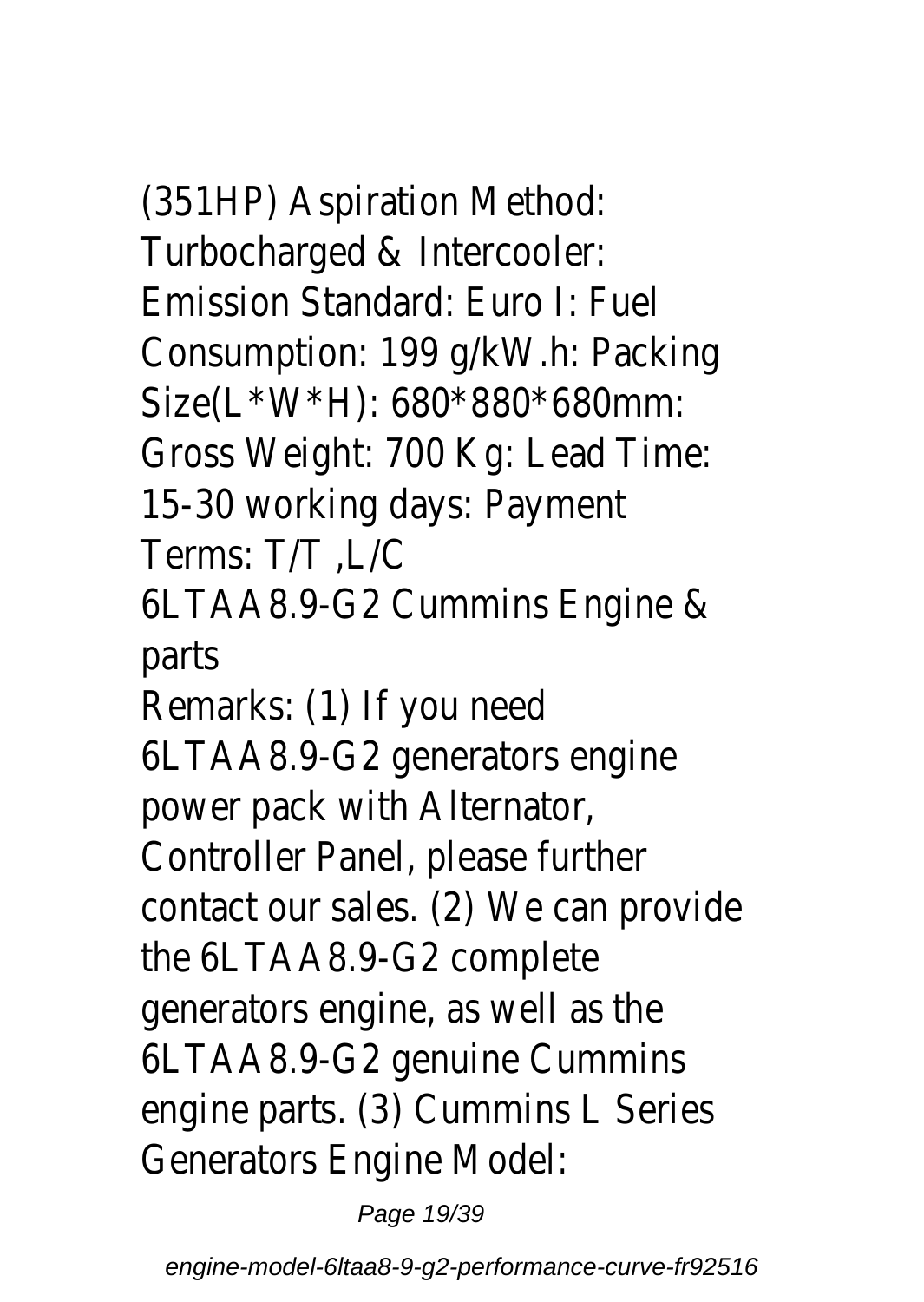6LTAA8.9-G2, 6LTAA8.9-G3. China 2 Cylinder Diesel Engine Model 6ltaa8.9--G2 for

**cummins engine datasheet . engine model?6ltaa8.9-g2 . performance curve?fr92516. version 00 2007/06**

**Dual Fuel Engine | From MaK M 43 C to M 46 DF** *Ettes Power Silent Cummins Power Generation Diesel Generators* **Cummins 4BT3.9-G2 60kW, 208V Open w/ Fuel Tank Diesel Generator Set** *Cat® Common Rail for Marine Engines* **STARTING V16 ENGINE - CATERPILLAR G3516** *Cat® Marine Power - MaK M 32 C Diesel Engine*

**Cat Marine Power - MaK M 20 C Diesel EngineMeet the new MaK M**

Page 20/39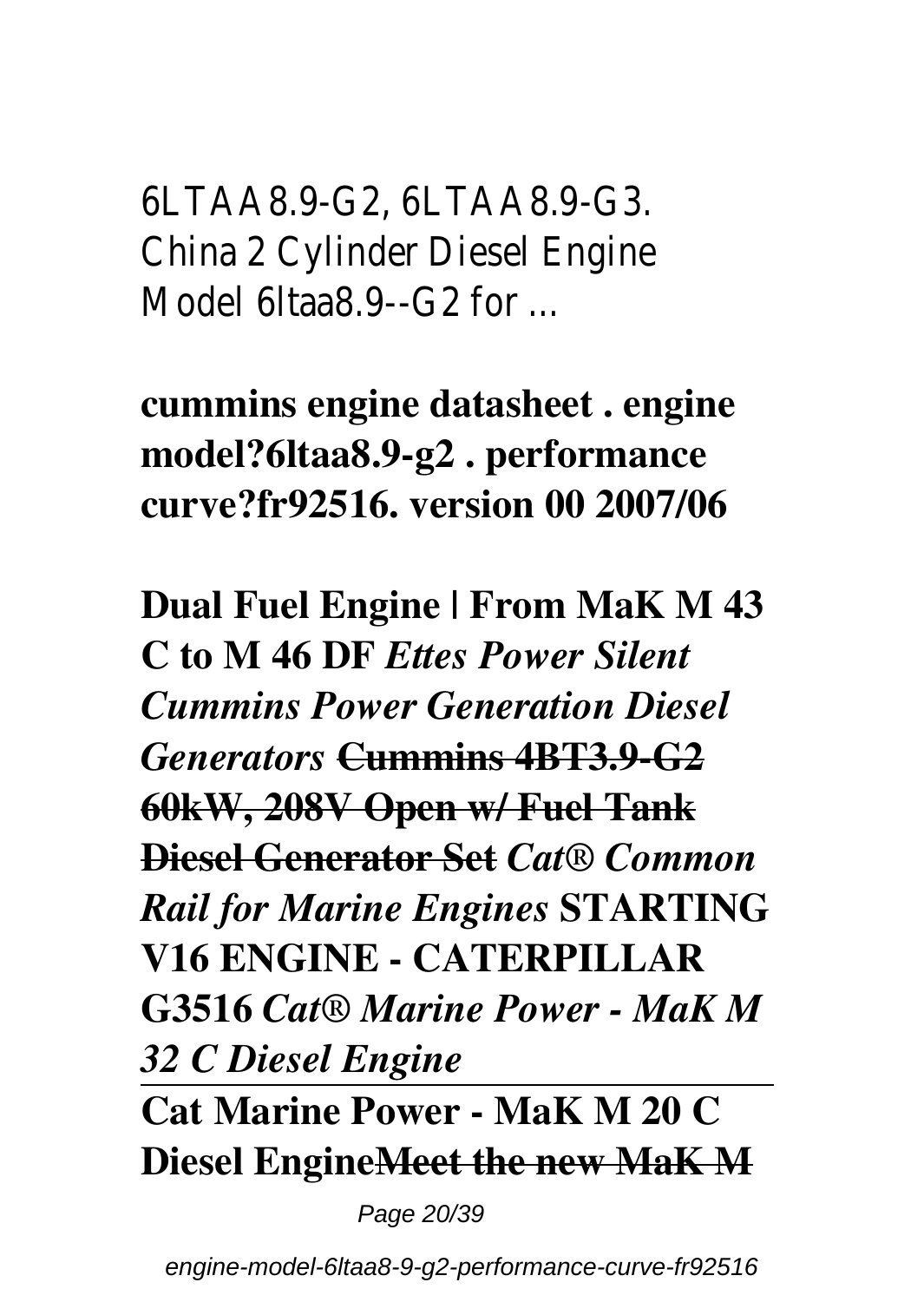### **25 E Diesel Engine Seal Major Model Engine 30cc** *Duel Fuel Technology Power Solutions - MaK M 46 DF* **ESM1 AFR2 Fuel Setup for VHP \u0026 VGF Engines Dual Fuel Engine MaK M 46 DF How to start your model Diesel engine explained**  *Pony Motor Starting A Huge 2894 Cubic Inch Waukesha Gasoline Engine At Vista, CA 6-24-17* **Caterpillar C175 Assembly MaK diesel engine 815 BHP. Perkins 4 cylinder diesel starten. Caterpillar Flexible Camshaft Technology 3D animation of a fuel injected V8 Starting and running the PAW 19 RC TBR model diesel engine cat 3606 start Mak 6M453C start Single Cylinder Diesel Engine - Dyno Test (How Much HP?) engine caterpillar**

Page 21/39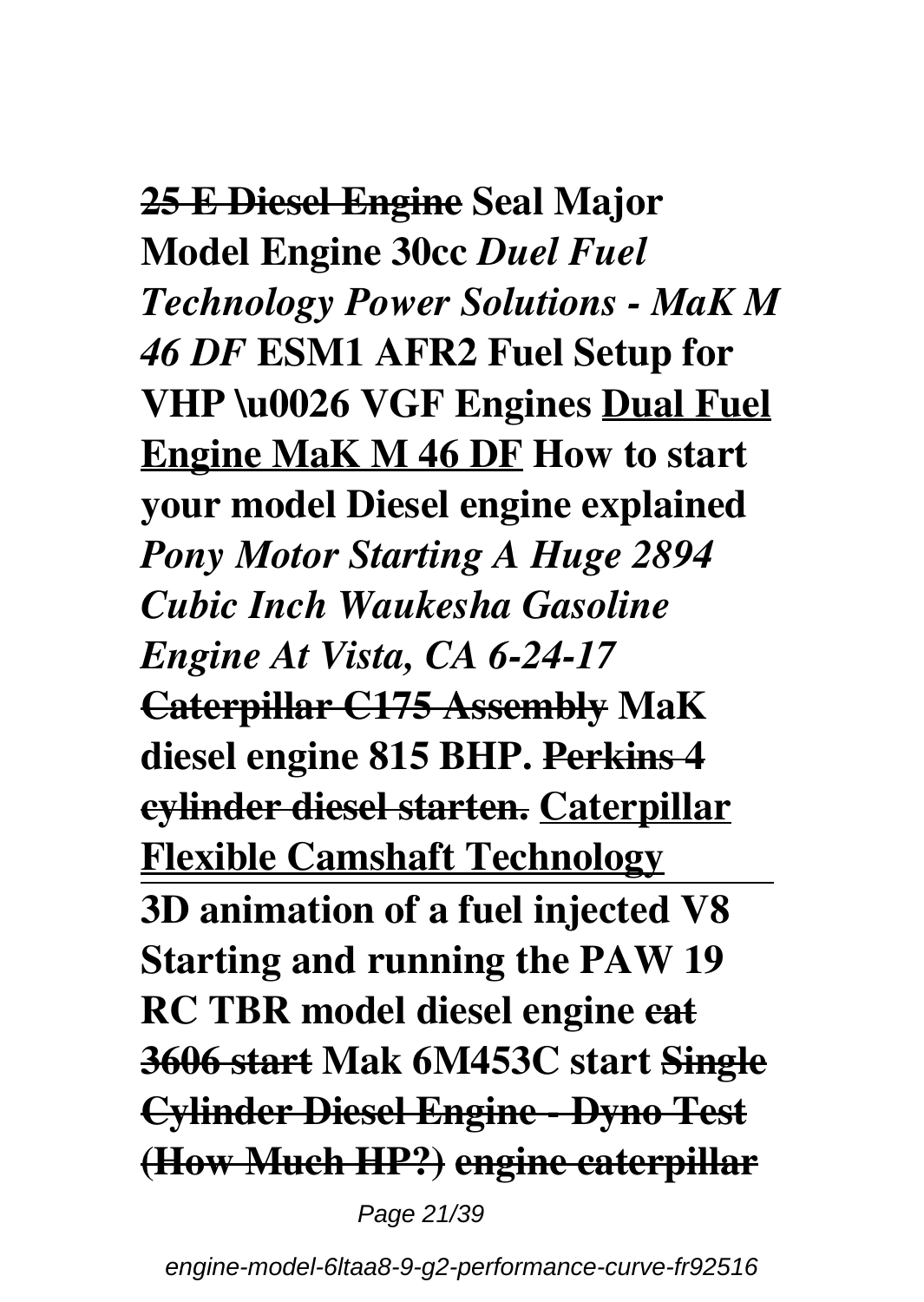**perkins 3054 Captain's Testimonial: the Cat 7.1 engine** *Cummins Structural Engine for Agriculture* **Cold Starting Up BIG GENERATOR DIESEL ENGINES and SOUND** *PAW \"Classic .80\" SBR model diesel engine* **Two Cylinder Diesel - Perkins / Caterpillar 7000 Watt** *Tour of Marine Diesel Engine Crankcase: MAN Engine Model 6ltaa8 9 G2* **Engine model: 6LTAA8.9-G2: Engine type: 6 Cylinders in Line: Displacement: 8.9 L: Rated Power: 220KW(295 HP)@1500rpm: Standby Power (KW@RPM) 240KW(322 HP)@1500rpm: Emission Standard: Euro ?** *6LTAA8.9-G2 | Engine Family*

Page 22/39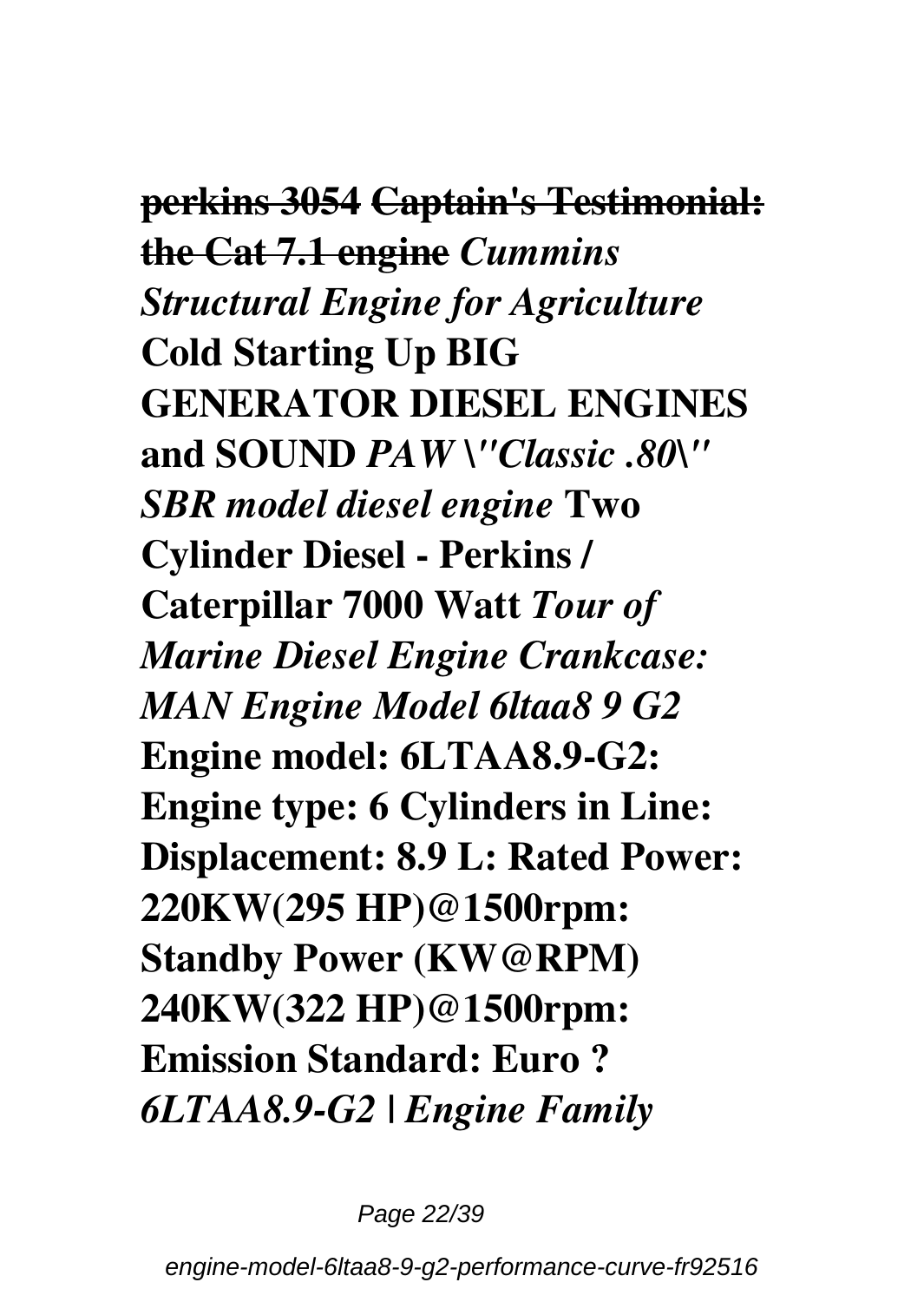*Dual Fuel Engine | From MaK M 43 C to M 46 DF Ettes Power Silent Cummins Power Generation Diesel Generators Cummins 4BT3.9-G2 60kW, 208V Open w/ Fuel Tank Diesel Generator Set Cat® Common Rail for Marine Engines STARTING V16 ENGINE - CATERPILLAR G3516 Cat® Marine Power - MaK M 32 C Diesel Engine*

*Cat Marine Power - MaK M 20 C Diesel EngineMeet the new MaK M 25 E Diesel Engine Seal Major Model Engine 30cc Duel Fuel Technology Power Solutions - MaK M 46 DF ESM1 AFR2 Fuel Setup for VHP \u0026 VGF Engines Dual Fuel Engine MaK M 46 DF How to start your model Diesel engine explained Pony Motor Starting A Huge 2894 Cubic Inch Waukesha* Page 23/39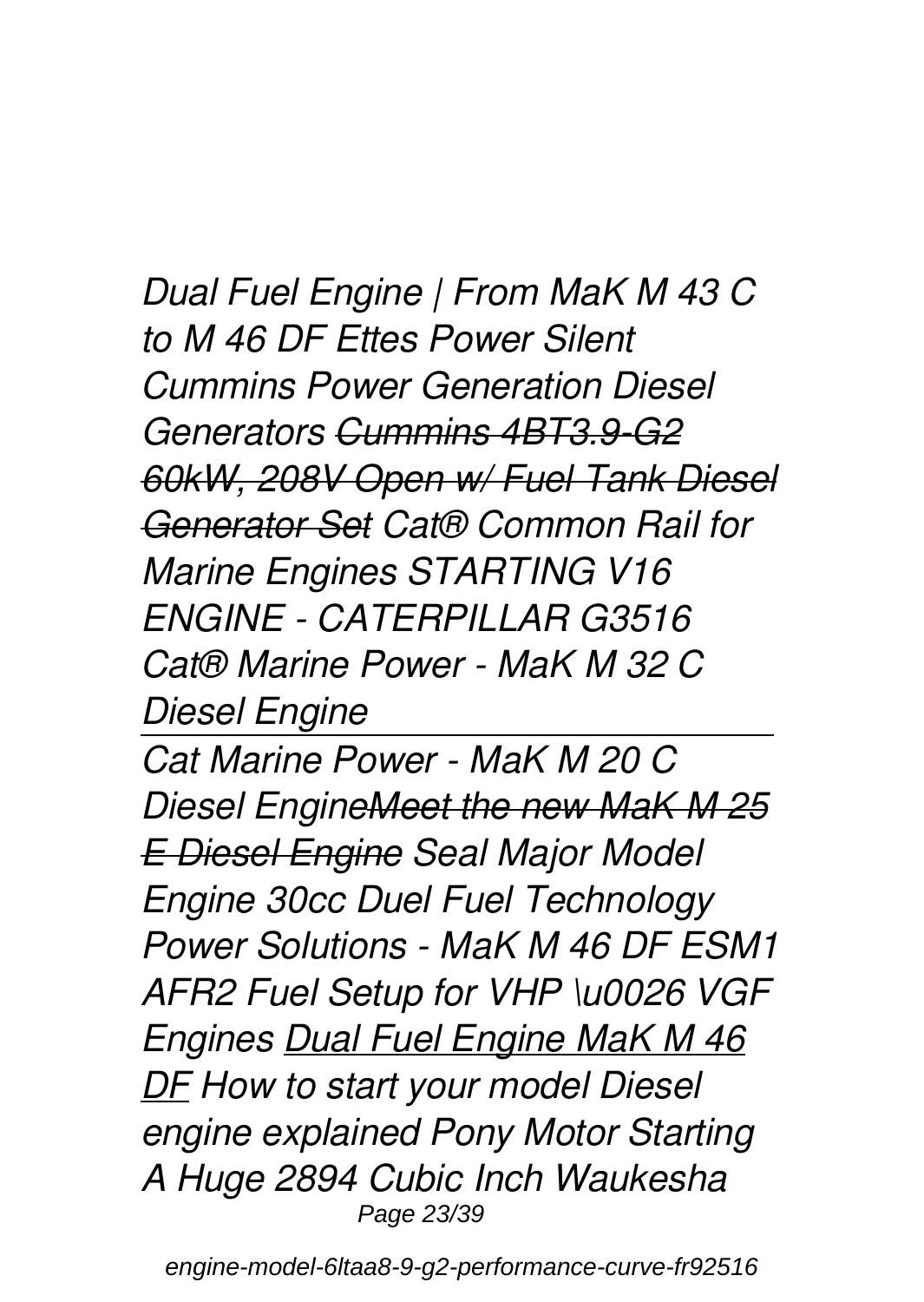#### *Gasoline Engine At Vista, CA 6-24-17 Caterpillar C175 Assembly MaK diesel engine 815 BHP. Perkins 4 cylinder diesel starten. Caterpillar Flexible Camshaft Technology*

*3D animation of a fuel injected V8 Starting and running the PAW 19 RC TBR model diesel engine cat 3606 start Mak 6M453C start Single Cylinder Diesel Engine - Dyno Test (How Much HP?) engine caterpillar perkins 3054 Captain's Testimonial: the Cat 7.1 engine Cummins Structural Engine for Agriculture Cold Starting Up BIG GENERATOR DIESEL ENGINES and SOUND PAW \"Classic .80\" SBR model diesel engine Two Cylinder Diesel - Perkins / Caterpillar 7000 Watt Tour of Marine Diesel Engine Crankcase: MAN Engine Model 6ltaa8 9 G2 General data of Cummins*

Page 24/39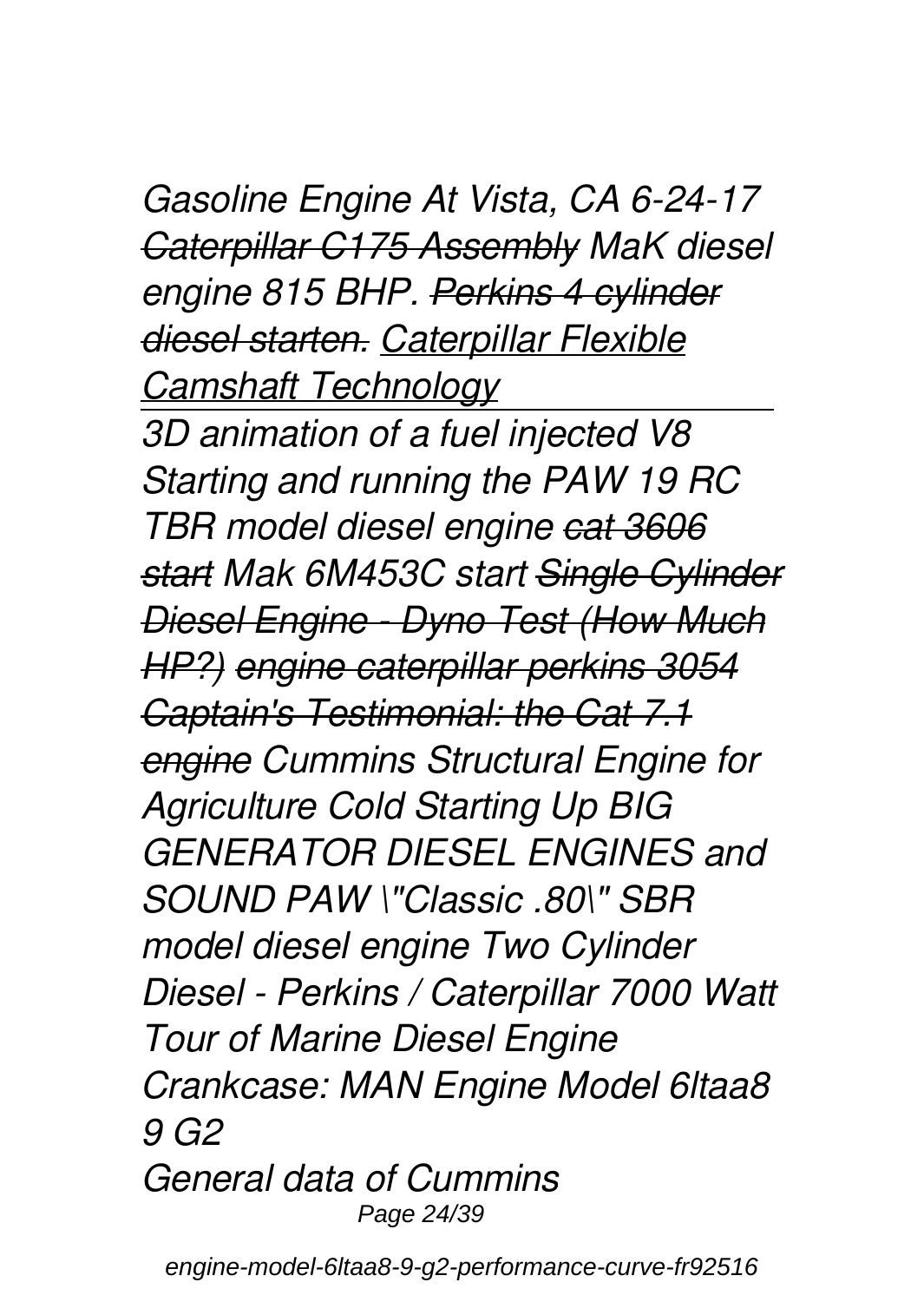*6LTAA8.9-G2 Diesel Engine for Generator Set: Engine Model: Cummins 6LTAA8.9-G2 Type: 6 cylinder in line: Displacement: 8.9 L: Bore&Stroke: 114×145 mm: Dry Weight: 650 KG: Center of gravity from front face of block: 427 mm: Center of gravity above crankshaft centerline: 163 mm: Technical data of Cummins 6LTAA8.9-G2 Diesel Engine for Generator Set*

*Cummins 6LTAA8.9-G2 Engine model: 6LTAA8.9-G2: Engine type: 6 Cylinders in Line: Displacement: 8.9 L: Rated Power: 220KW(295 HP)@1500rpm: Standby Power (KW@RPM) 240KW(322 HP)@1500rpm: Emission Standard: Euro Ⅱ*

*6LTAA8.9-G2 | Engine Family* Page 25/39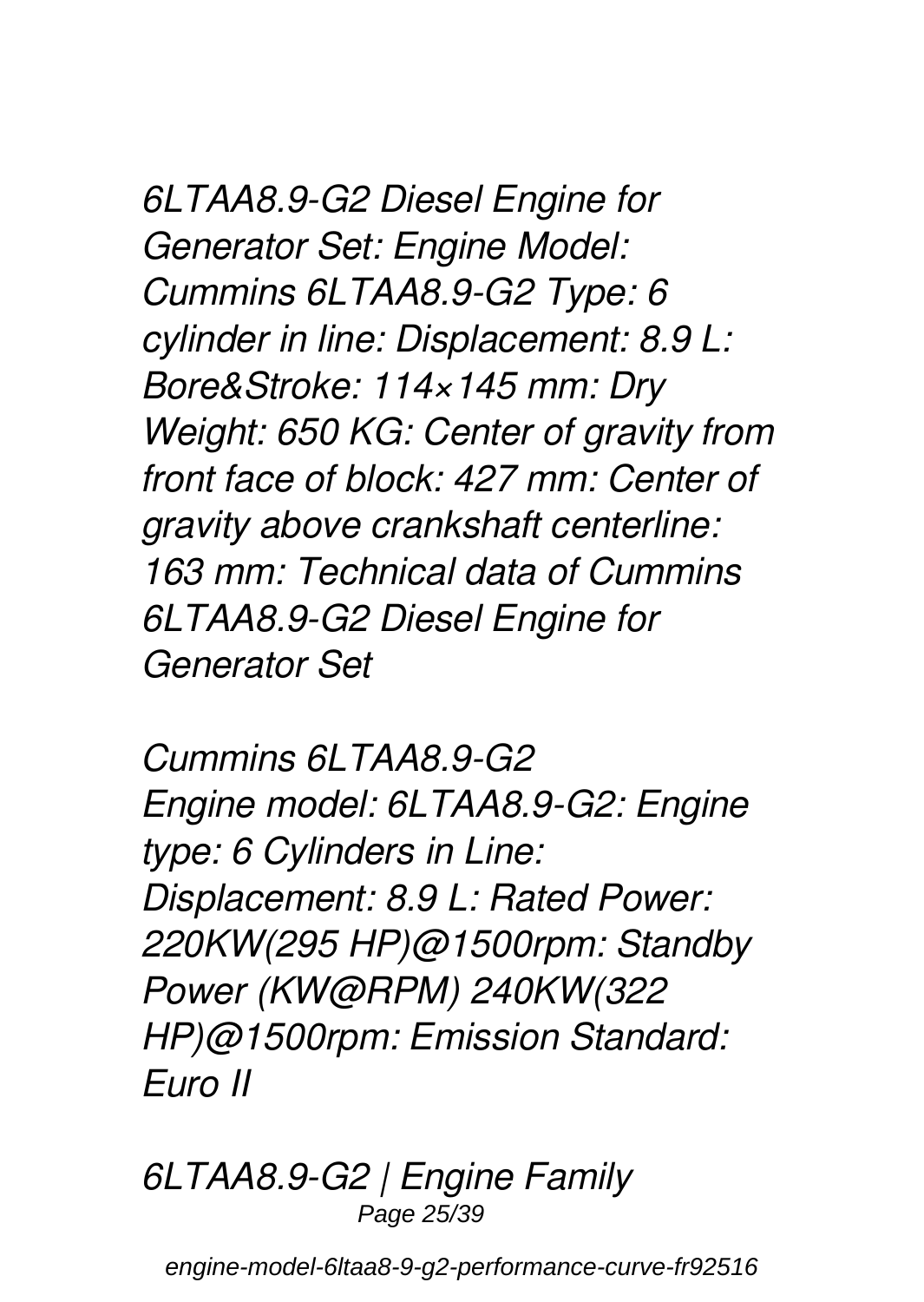*Engine model: 6LTAA8.9-G2: Engine type: 6 cylinders in line: Displacement: 8.9L: Rated Power: 220kW/295HP @ 1500rpm: Standby Power (KW@RPM) 240kw/322HP@1500rpm: Emission Standard: Euro 2*

*Cummins G-drive Engine 6LTAA8.9-G2 for generator General data of Cummins 6LTAA8.9-G2 Diesel Engine for Generator Set: Engine Model: Cummins 6LTAA8.9-G2 Type: 6 cylinder in line: Displacement: 8.9 L: Bore&Stroke: 114×145 mm: Dry Weight: 650 KG: Center of gravity from front face of block: 427 mm: Center of gravity above crankshaft centerline: 163 mm: Technical data of Cummins 6LTAA8.9-G2 Diesel Engine for Generator Set*

Page 26/39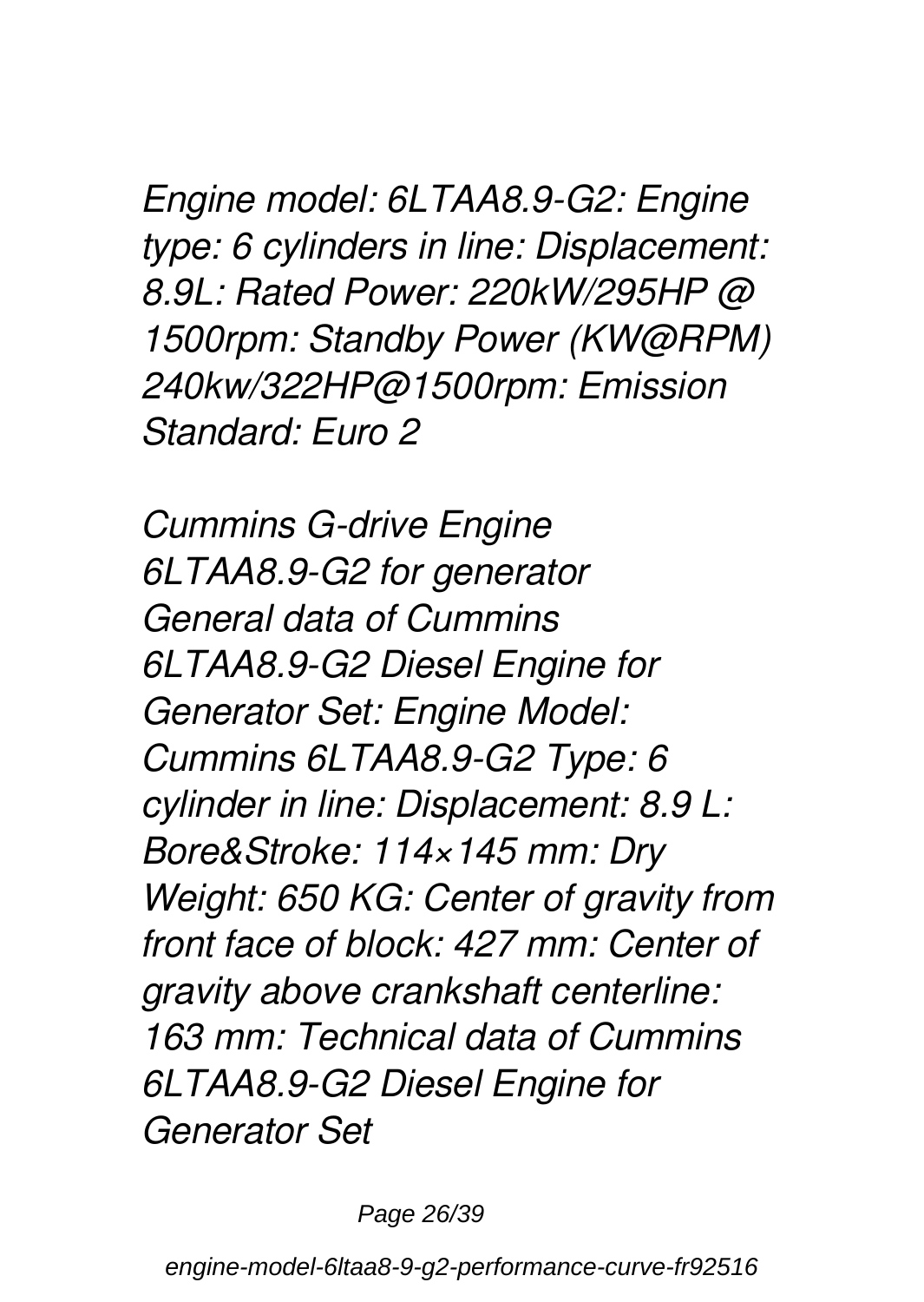*Cummins 6LTAA8.9-G2(220KW) | Cummins Engine Parts Engine model: 6LTAA8.9-G2: Engine type: 6 cylinders in line: Displacement: 8.9L: Rated Power: 220kW/295HP @ 1500rpm: Standby Power (KW@RPM) 240kw/322HP@1500rpm: Emission Standard: Euro 2 : Cummins diesel engine 6LTAA8.9-G2 technique specification: Bore\*stroke: 114 mm\* 145mm: Intake method: Turbochager&Intercooled: Fuel systeme: Bosch P7100 Pump: Cooling method: Fluid Cooling 11.1L*

#### *6LTAA8.9-G2 Cummins Engine & parts*

*Cummins 6LTAA8.9-G2 Used for Generator. Above is the Technical datasheet of 6LTAA8.9-G2 generator engine, if you need more details, welcome to contact me.Besides* Page 27/39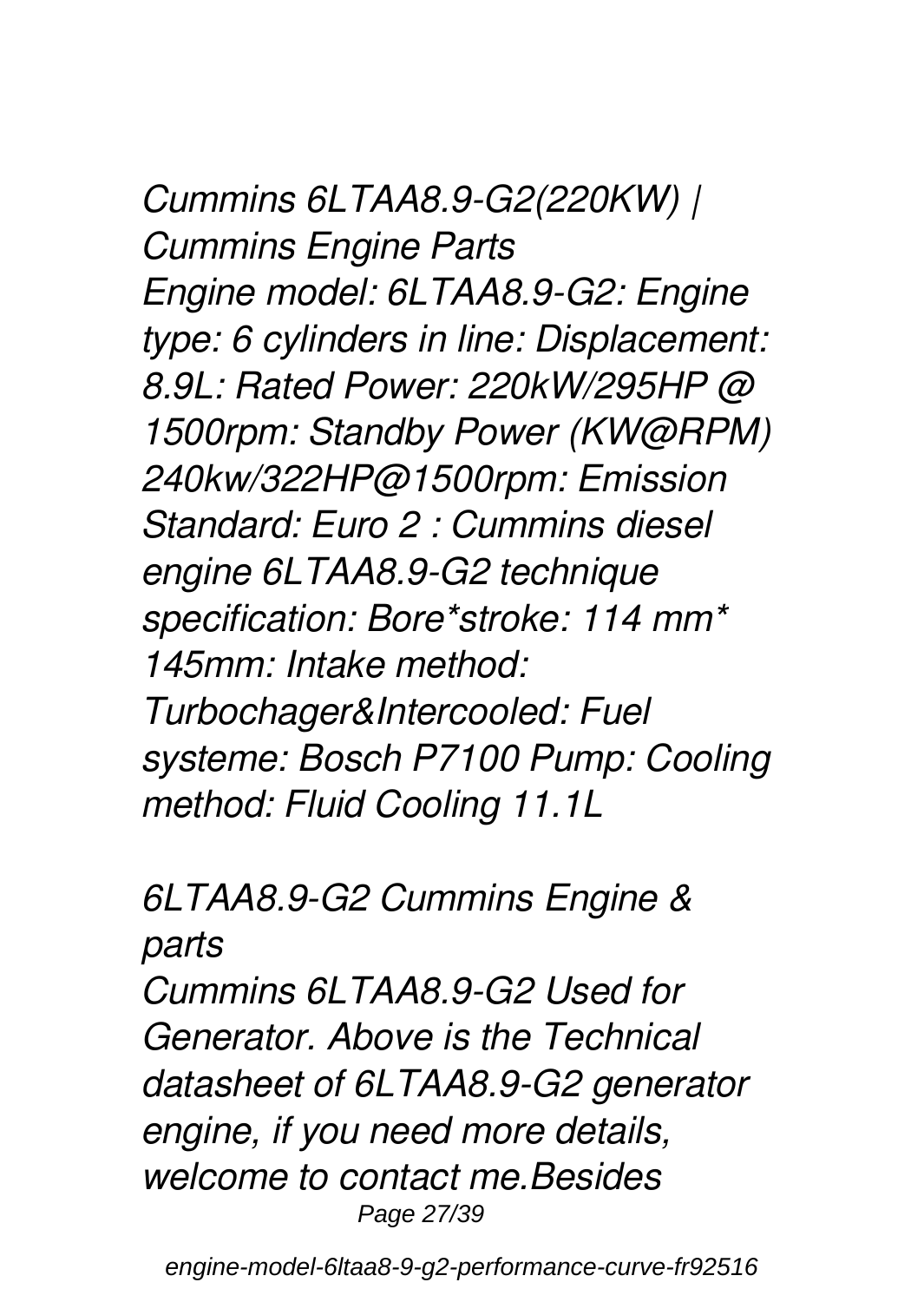*generator engine, we also supply 4B,6 B,6C,6L,QSZ,QSL,ISDe,ISLe,ISM/QS M etc.for Construction Machinery,Truck and Marine.*

*Cummins 6LTAA8.9-G2 50HZ Generator Engine cummins engine datasheet . engine model:6ltaa8.9-g2 . performance curve:fr92516. version 00 2007/06*

*ENGINE MODEL 6LTAA8.9-G2 PERFORMANCE CURVE FR92516 Engine Model: 6LTAA8.9-G2: Rated Power: 220kW: Rated Speed: 1500RPM: Engine Type: 6 Cylinders, in Line: Bore\*Stroke(mm) 114mm\*145mm: Displacement: 8.9 L: Compression Ratio: 16.6:1: Fuel Consumption: 71 L/hr: Aspiration Type: Turbocharged & Intercooled: Cooling Method: Water Cooled: Start Type:* Page 28/39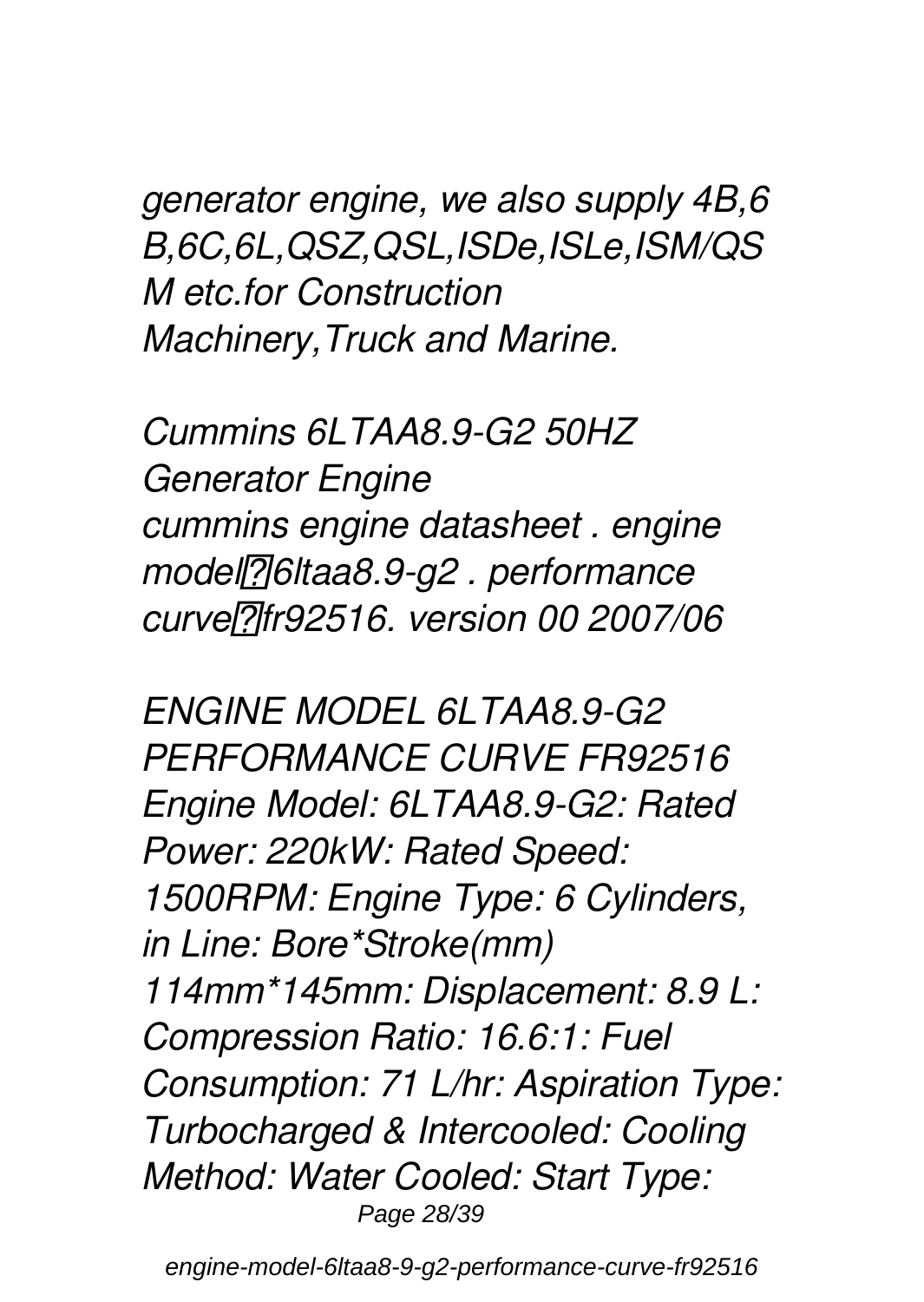*24V, Electric Start: Fuel System: Direct Injection Pump: Governor Method: Electronic Governor*

*Cummins 6LTAA8.9-G2 Generators Engine 6ltaa8.9-g2: lc 9765: cooler,engine oil: 6ltaa8.9-g2: c3918174: gasket,oil cooler core: 6ltaa8.9-g2: c3929011: gasket,lub oil clr cov: 6ltaa8.9-g2: c3944874: screw,hex flange head: 6ltaa8.9-g2: c3966365: core,cooler: 6ltaa8.9-g2: c3966976: screw,hex flange head: 6ltaa8.9-g2: c4936582: head.lub oil filter: 6ltaa8.9-g2: lf 9093: filter , lubricating oi: 6ltaa8.9-g2: lf 9130: filtermlubricating oil*

*6LTAA8.9-G2 - Cummins Generator Engine Performance Data Basic Engine Model: FR92516 @ 1500 RPM &1800RPM DONGFENG* Page 29/39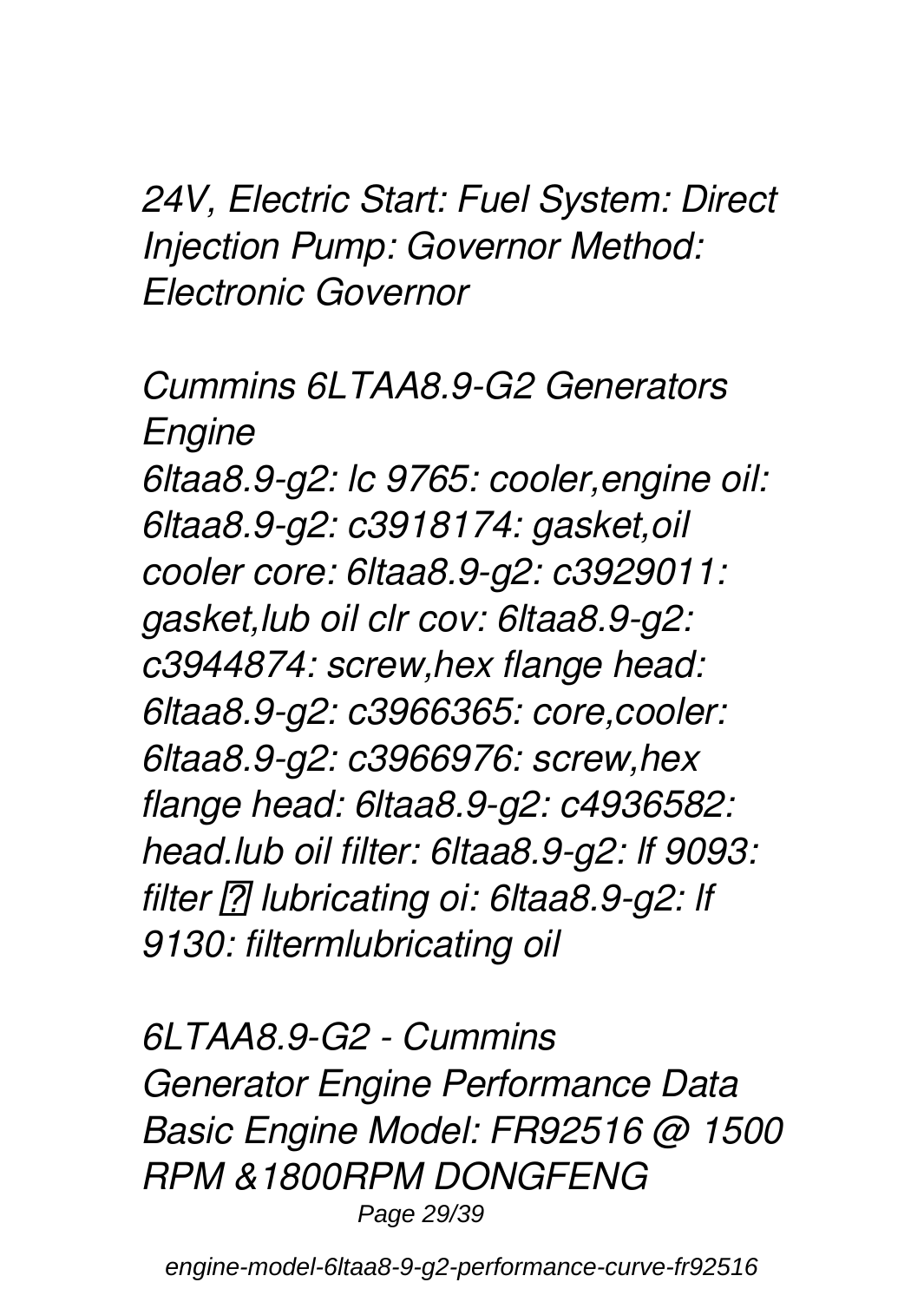*CUMMINS ENGINE Co.,LTD 6LTAA8.9-G2 FR92996 @ 1500 RPM &1800RPM D563015GX03 OUTPUT POWER FUEL CONSUMPTION Xiangfan, Hubei Province, China http://www.dcec.com.cn FR92516 FR92996 Configuration FUEL CONSUMPTION STANDBY POWER PRIME POWER*

*FR92516 FR92996 6LTAA8.9-G2 datasheet 01 En Engine Model: 6LTAA8.9-G2: Engine Type: 6 Cylinders, in Line: Displacement: 8.9 L: Rated Speed: 1800 rpm: Rated Power: 235kW (320HP) Standby Power: 258 kW (351HP) Aspiration Method: Turbocharged & Intercooler: Emission Standard: Euro I: Fuel Consumption: 199 g/kW.h: Packing Size(L\*W\*H): 680\*880\*680mm: Gross Weight: 700* Page 30/39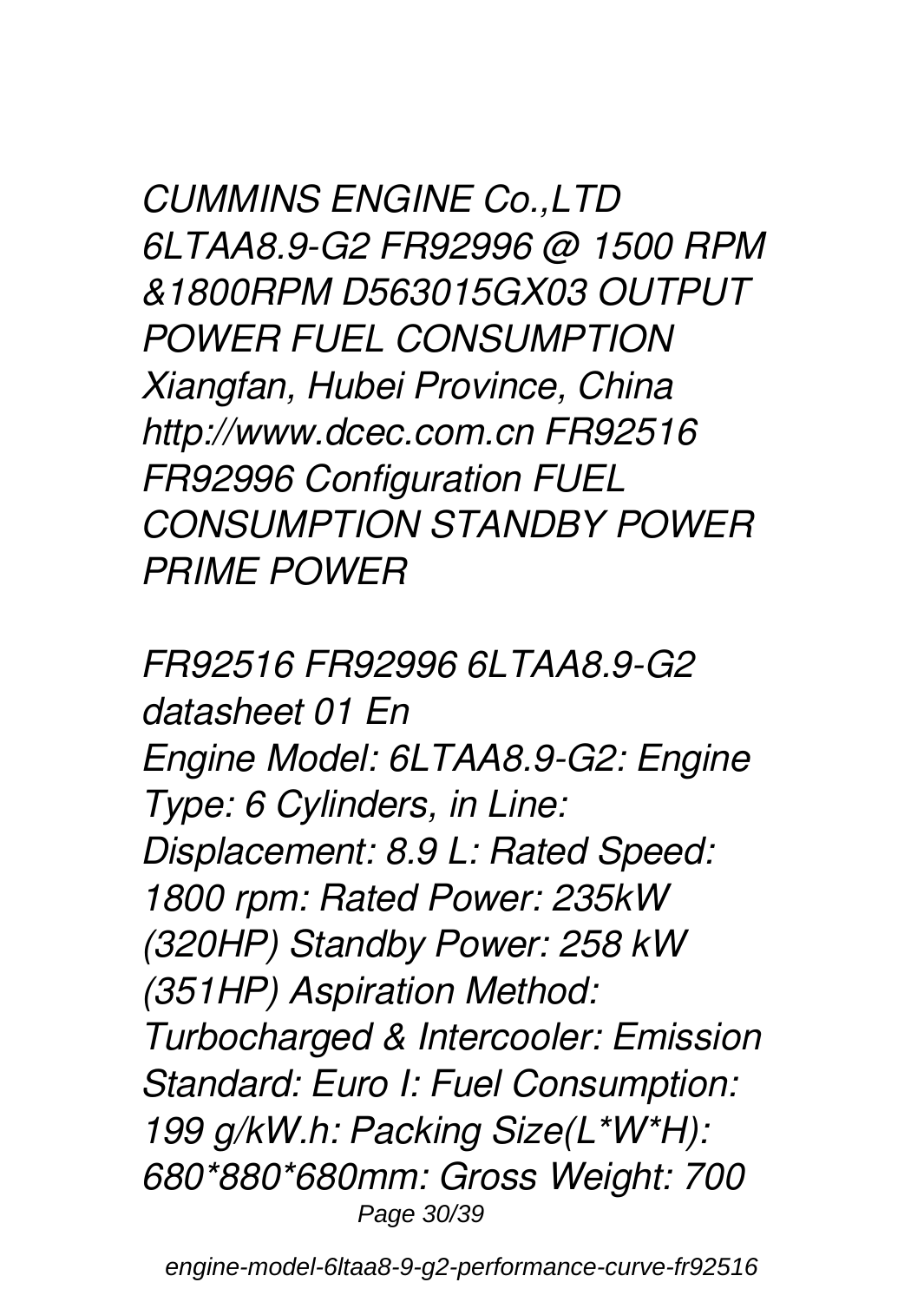*Kg: Lead Time: 15-30 working days: Payment Terms: T/T ,L/C*

*6LTAA8.9-G2 Construction Engine | Construction Engine Supplier Cummins 6LTAA8.9-G2 Diesel Engine for Generator Set Curves shown above represent gross engine performance capabilities obtained and corrected in accordance with GB/T18297. Have any question, Please enter the form below and click the submit button.*

*Cummins 6LTAA8.9-G2 Diesel Engine for Generator Set Engine model: 6LTAA8.9-G2: Engine type: 6 Cylinders in Line: Displacement: 8.9 L: Rated Power: 220KW(295 HP)@1500rpm: Standby Power (KW@RPM) 240KW(322 HP)@1500rpm: Emission Standard: Euro Ⅱ*

Page 31/39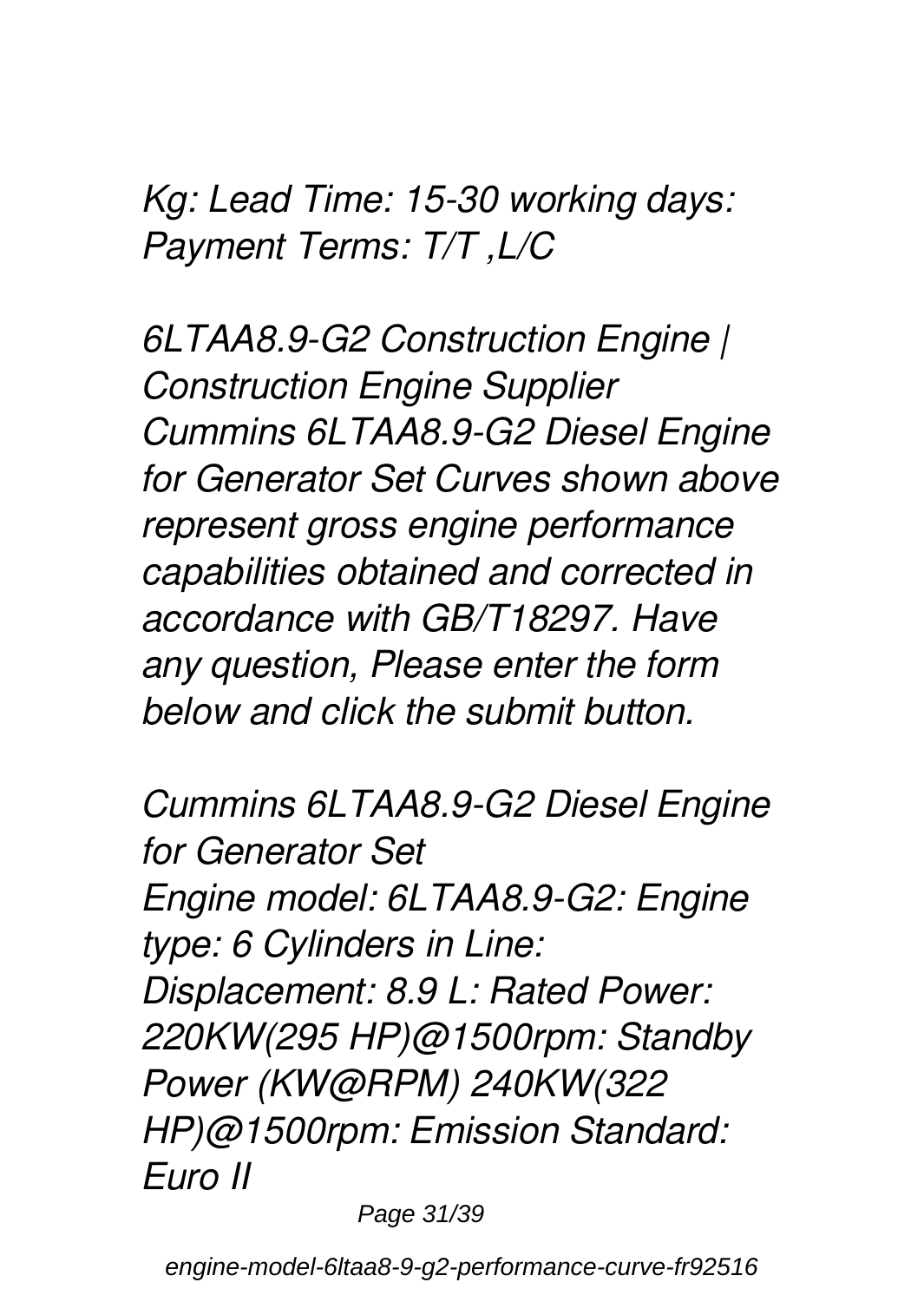*Cummins 250KVA Diesel Engine 6LTAA8.9-G2 for Generator set ... Remarks: (1) If you need 6LTAA8.9-G2 generators engine power pack with Alternator, Controller Panel, please further contact our sales. (2) We can provide the 6LTAA8.9-G2 complete generators engine, as well as the 6LTAA8.9-G2 genuine Cummins engine parts. (3) Cummins L Series Generators Engine Model: 6LTAA8.9-G2, 6LTAA8.9-G3.*

*Cummins 6LTAA8.9-G2 Diesel Engine for Generator Set DCEC 6LTAA8.9 Series G-drive Engine Advantages >> Expanded stroke combustion, combustion gas expands more fully, which increases effective power output, assures low fuel consumption under strong power.* Page 32/39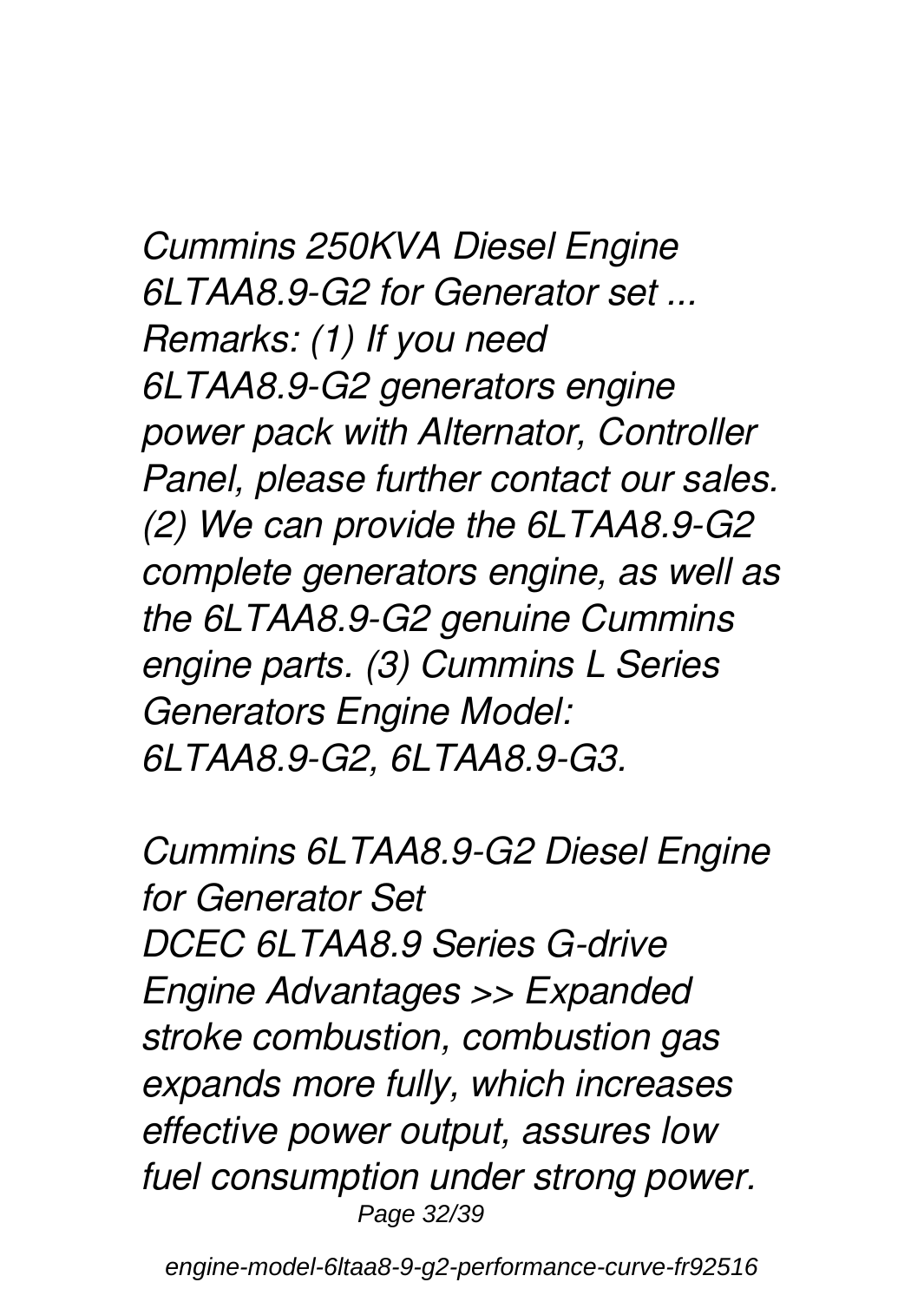*6LTAA8.9 Series | DCEC-Dongfeng Cummins Engine Company Car Make: 5258154 Engine Type: Diesel Engine Car Model: 6ltaa8.9-G2 Fuel: Diesel Body Material: Aluminium Component: Fuel Pump*

*[Hot Item] Genuine 6ltaa8.9-G2 Diesel Engine Fuel ...*

*Diesel Engine Nanjing, 2 Cylinder Diesel Engine, Diesel Engines for Gensets manufacturer / supplier in China, offering 2 Cylinder Diesel Engine Model 6ltaa8.9--G2 for Gensets on Sale, Auto Engine Part Alternator Number 6bt, Auto Engine Part Piston Nh220 and so on.*

*China 2 Cylinder Diesel Engine Model 6ltaa8.9--G2 for ...*

*Yanmar Engine, Doosan Engine, Lovol* Page 33/39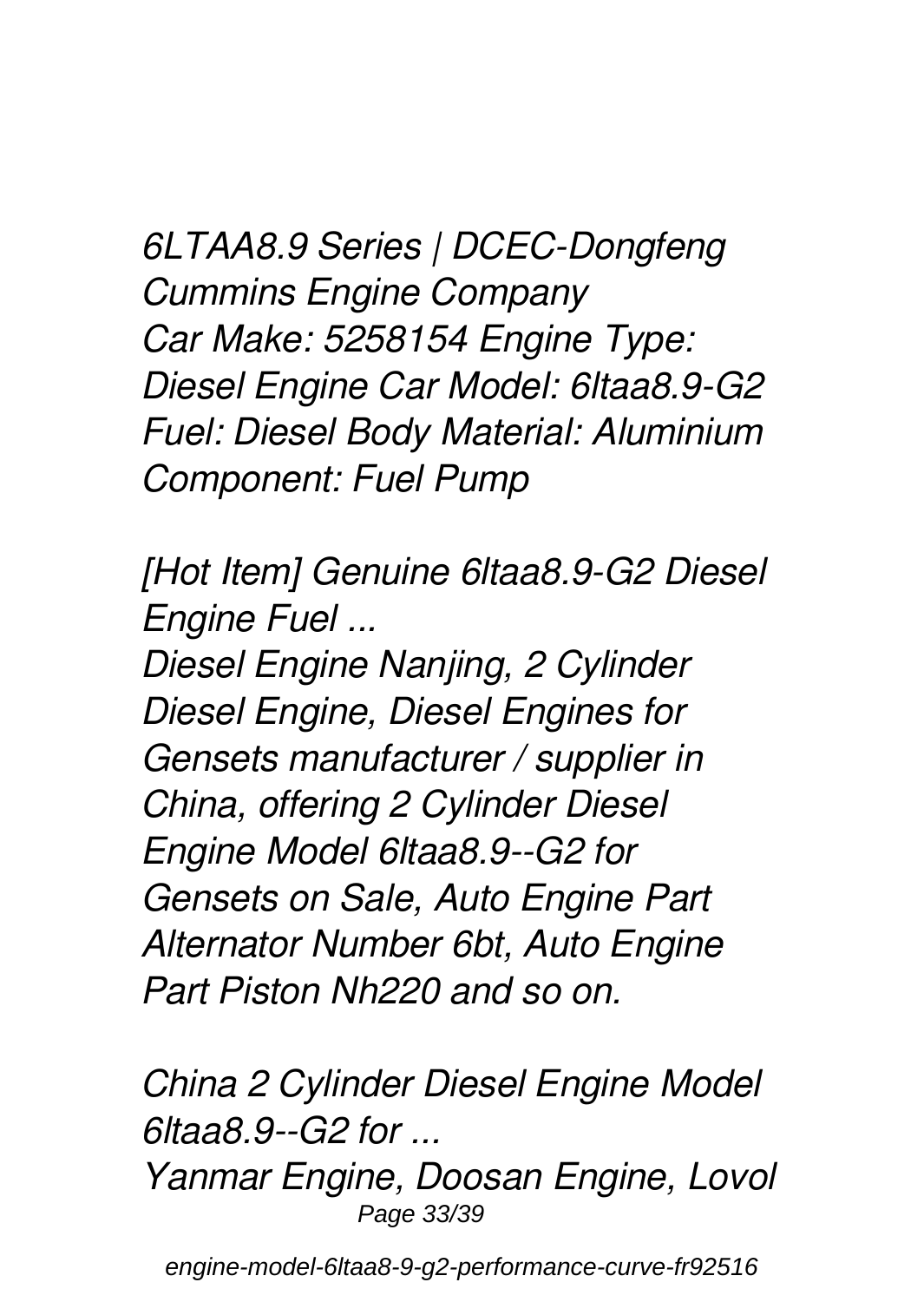*Engine manufacturer / supplier in China, offering Diesel Engine Manufacturer 6ltaa8.9-G2 High Quality Supplier Factory, Open Set Industrial 700kVA Scv720 Generator Prime Power 560kw Diesel Generator Set, Newest 700kVA 560kw Scv720 Open Type Diesel Generator Set and so on.*

*DCEC 6LTAA8.9 Series G-drive Engine Advantages >> Expanded stroke combustion, combustion gas expands more fully, which increases effective power output, assures low fuel consumption under strong power. Engine model: 6LTAA8.9-G2: Engine type: 6 cylinders in line: Displacement: 8.9L: Rated Power: 220kW/295HP @ 1500rpm: Standby Power (KW@RPM) 240kw/322HP@1500rpm: Emission Standard: Euro 2 : Cummins diesel* Page 34/39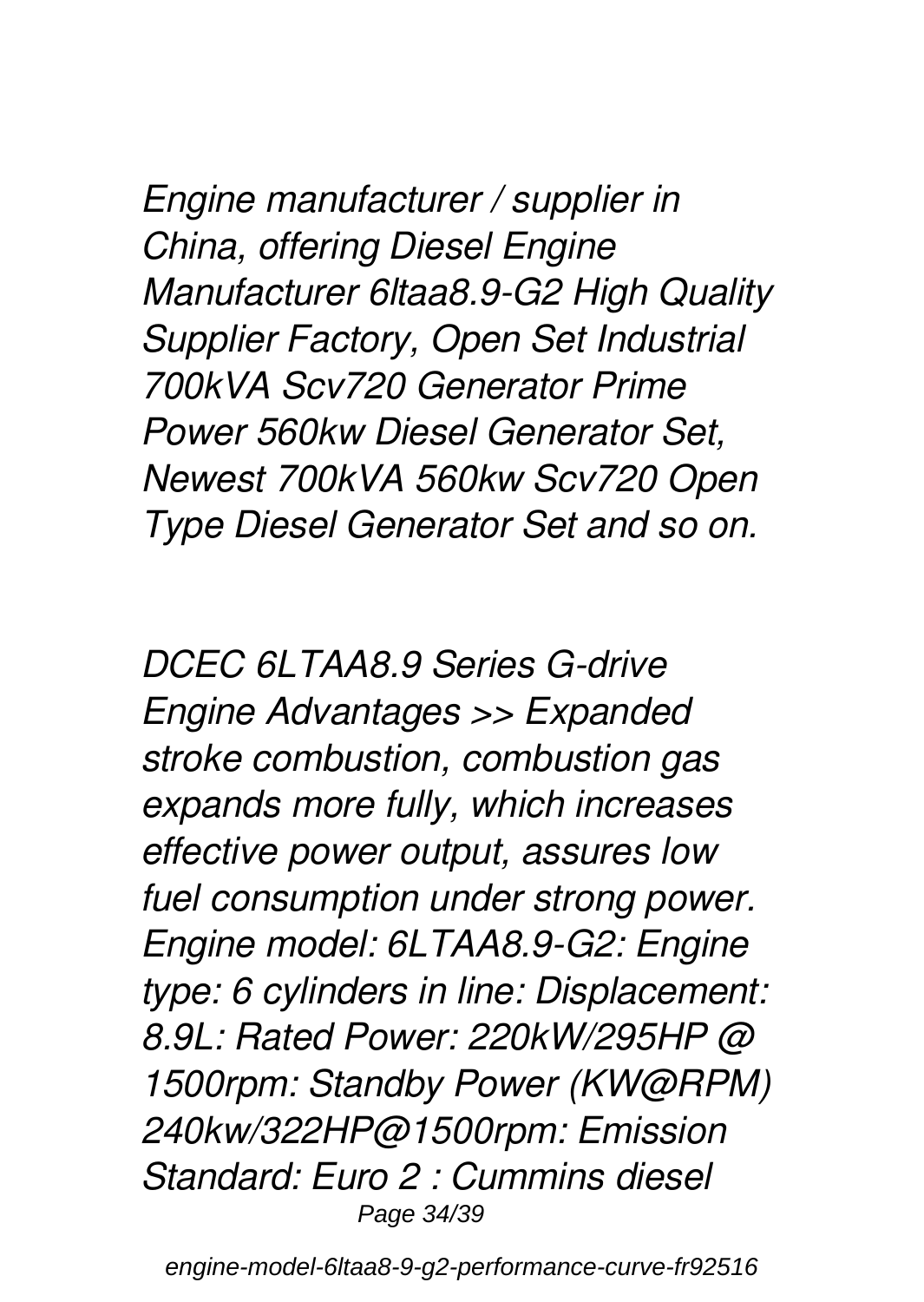*engine 6LTAA8.9-G2 technique specification: Bore\*stroke: 114 mm\* 145mm: Intake method: Turbochager&Intercooled: Fuel systeme: Bosch P7100 Pump: Cooling method: Fluid Cooling 11.1L*

*Generator Engine Performance Data Basic Engine Model: FR92516 @ 1500 RPM &1800RPM DONGFENG CUMMINS ENGINE Co.,LTD 6LTAA8.9-G2 FR92996 @ 1500 RPM &1800RPM D563015GX03 OUTPUT POWER FUEL CONSUMPTION Xiangfan, Hubei Province, China http://www.dcec.com.cn FR92516 FR92996 Configuration FUEL* Page 35/39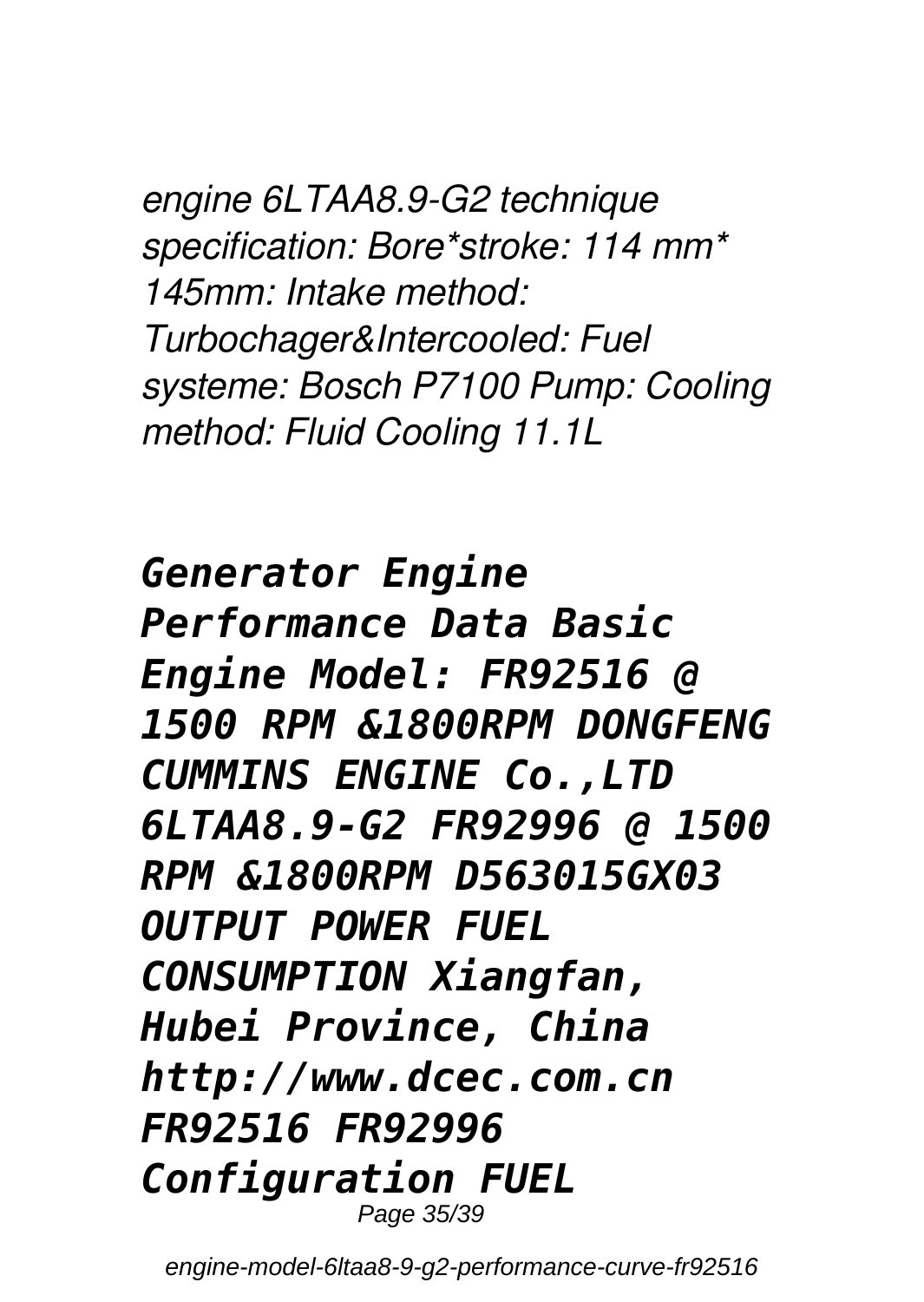*CONSUMPTION STANDBY POWER PRIME POWER Cummins 6LTAA8.9-G2 Engine Model: 6LTAA8.9-G2: Rated Power: 220kW: Rated Speed: 1500RPM: Engine Type: 6 Cylinders, in Line: Bore\*Stroke(mm) 114mm\*145mm: Displacement: 8.9 L: Compression Ratio: 16.6:1: Fuel Consumption: 71 L/hr: Aspiration Type: Turbocharged & Intercooled: Cooling Method: Water Cooled: Start Type: 24V, Electric Start: Fuel System: Direct Injection Pump: Governor Method: Electronic Governor*

Page 36/39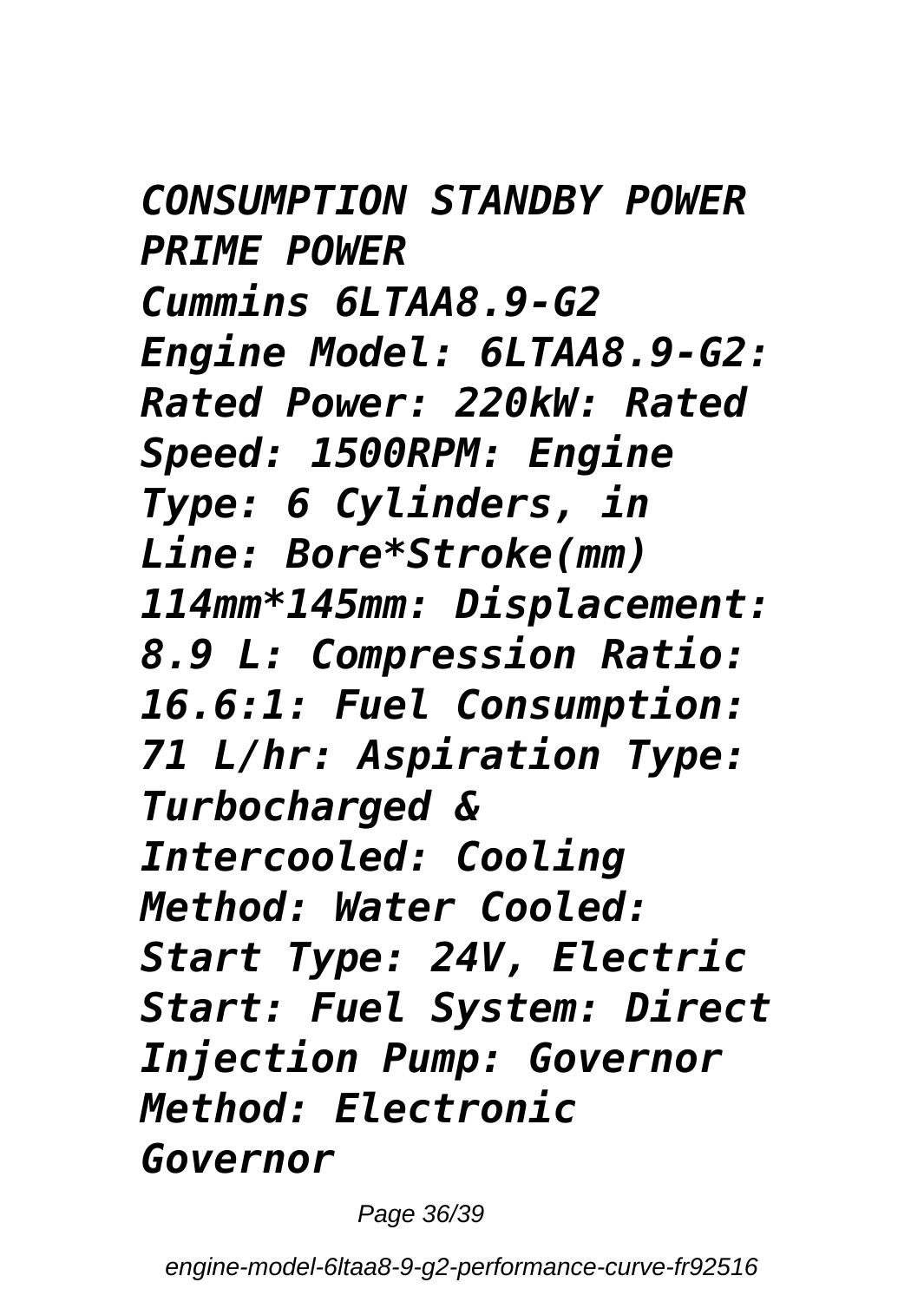#### *Cummins 6LTAA8.9-G2 50HZ Generator Engine*

Yanmar Engine, Doosan Engine, Lovol Engine manufacturer / supplier in China, offering Diesel Engine Manufacturer 6ltaa8.9-G2 High Quality Supplier Factory, Open Set Industrial 700kVA Scv720 Generator Prime Power 560kw Diesel Generator Set, Newest 700kVA 560kw Scv720 Open Type Diesel Generator Set and so on. *6LTAA8.9-G2 Construction Engine | Construction* Page 37/39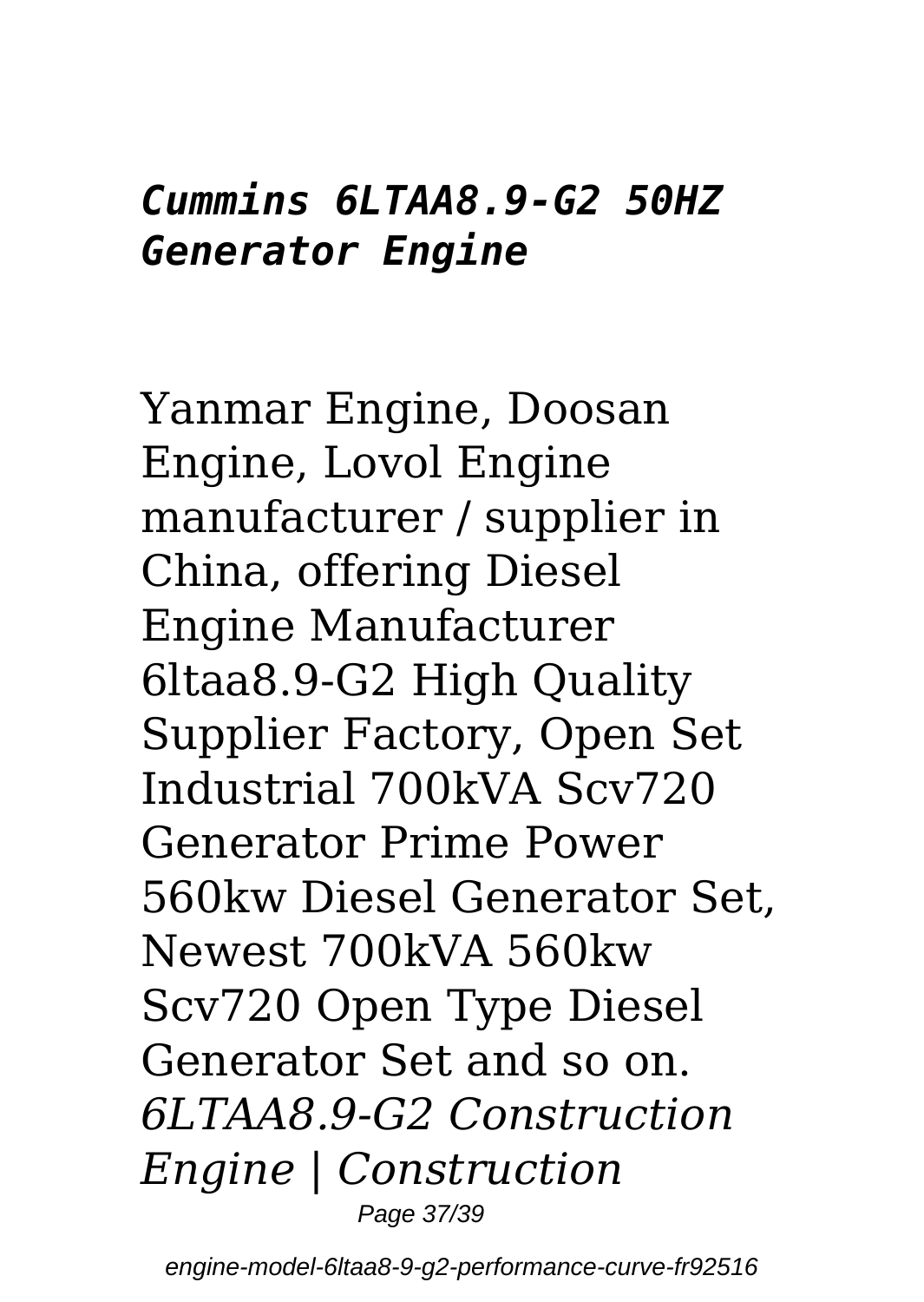*Engine Supplier ENGINE MODEL 6LTAA8.9-G2 PERFORMANCE CURVE FR92516*

*6LTAA8.9-G2 - Cummins 6LTAA8.9 Series | DCEC-Dongfeng Cummins Engine Company Cummins 6LTAA8.9-G2(220KW) | Cummins Engine Parts* Diesel Engine Nanjing, 2 Cylinder Diesel Engine, Diesel Engines for Gensets manufacturer / supplier in China, offering 2 Cylinder Diesel Engine Model 6ltaa8.9--G2 for Gensets on Sale, Auto Engine Part Alternator Number 6bt, Auto Engine Part Piston Nh220 and so on.

Page 38/39